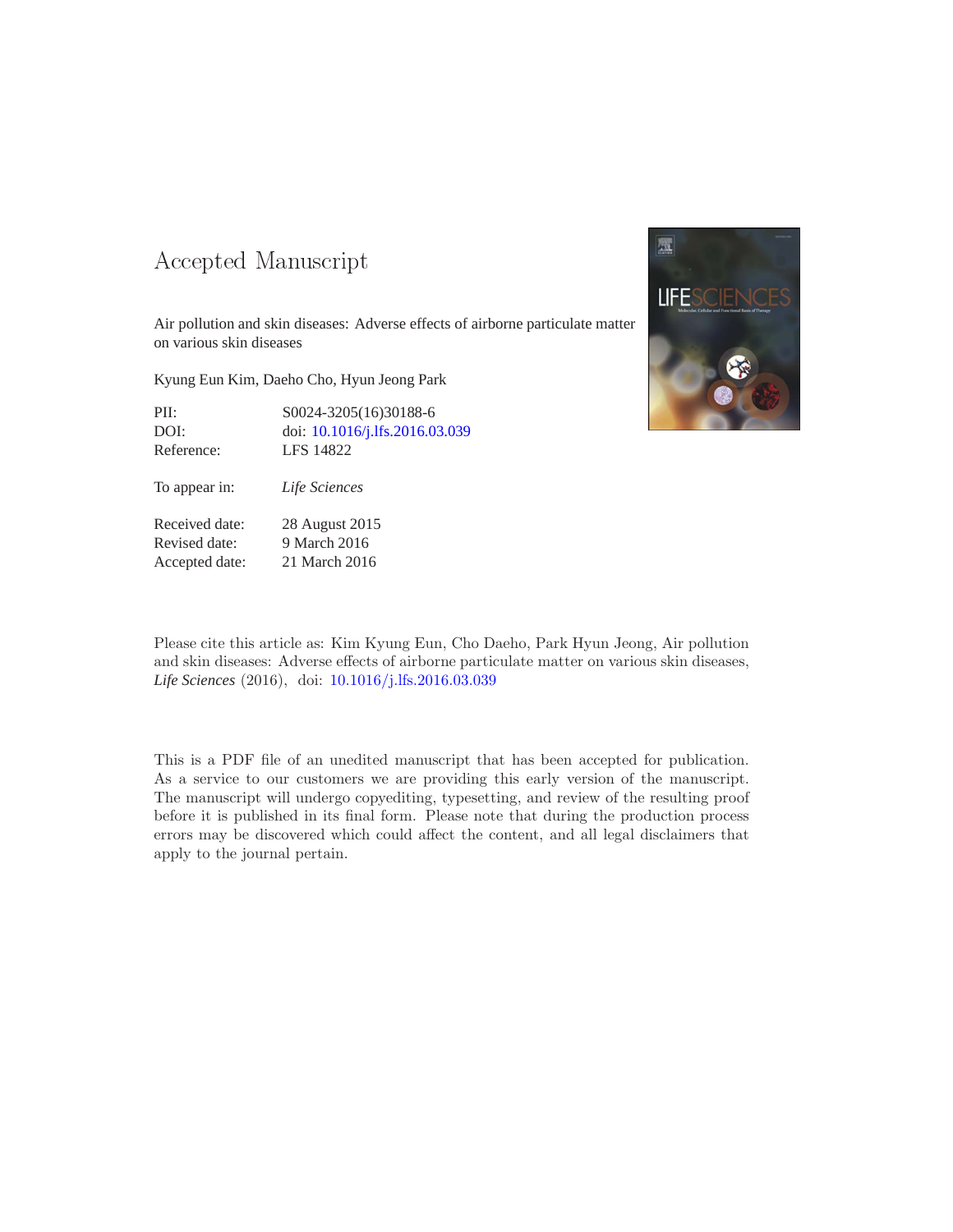#### **Air pollution and Skin diseases:**

**Adverse effects of airborne particulate matter on various skin diseases**

Kyung Eun Kim<sup>1</sup>, Daeho Cho<sup>1,\*</sup>and Hyun Jeong Park<sup>2,\*</sup>

<sup>1</sup>Department of Life Science, Sookmyung Women's University, Seoul 140-742, Korea

Kyung Eun Kim<sup>1</sup>, Daeho Cho<sup>1, \*</sup>and Hyun Jeong Park<sup>2,</sup><br>
of Life Science, Sookmyung Women's University, Seoul 140-742, Kore<br>
of Dermatology, Yeouido St. Mary's Hospital, The Catholic University<br>
ca<br>
a<br>
anding author: Hyun <sup>2</sup>Department of Dermatology, Yeouido St. Mary's Hospital, The Catholic University of Korea, Seoul 150-713, Korea

\*Co-corresponding authors: Hyun Jeong Park and Daeho Cho contribute to this work equally.

\*Corresponding author: Hyun Jeong Park

Tel.: +82-02-3779-1230; Fax: +82-02-783-7604

E-mail address: hjpark@catholic.ac.kr

Current address: Department of Dermatology, Yeouido St. Mary's Hospital, College of Medicine, The Catholic University of Korea, Youngdeungpo-ku, 62 Yeouido-dong, Seoul 150-713, Korea

\*Corresponding author: Daeho Cho

Tel.: +82-02-710-9416; Fax : +82-02-6359-6789

E-mail address: cdhkor@sookmyung.ac.kr

Current address: Department of Life Science, Sookmyung Women's University, Chungpadong 2-ka, Yongsan-ku, Seoul 140-742, Korea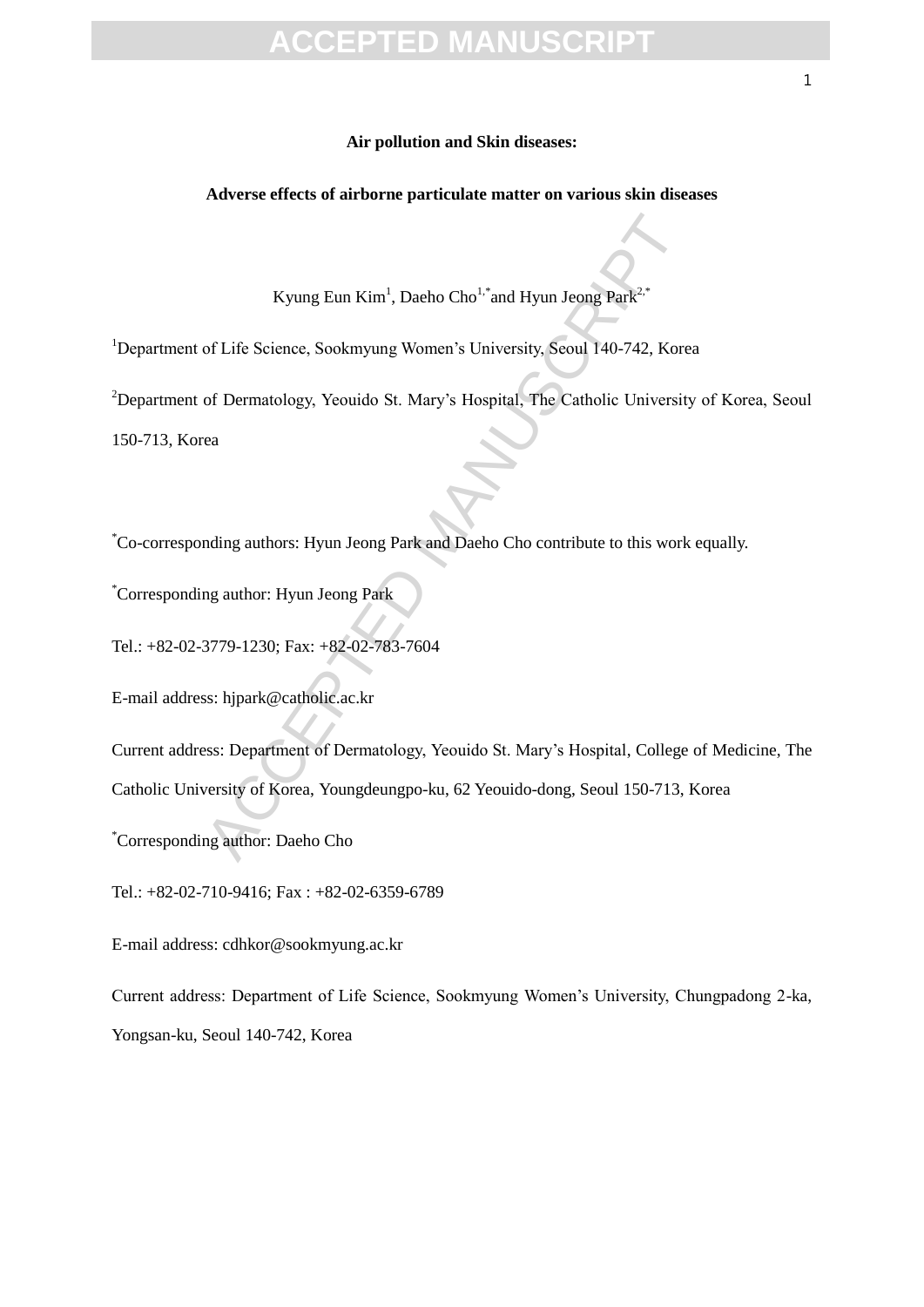#### **Abstract**

alization and urbanization is highly associated with morbidity and more of the most severe environmental pollution problems. This article<br>teveen PM and skin diseases, along with related immunological mecal studies on the c Environmental air pollution encompasses various particulate matters (PM). The increased ambient PM from industrialization and urbanization is highly associated with morbidity and mortality worldwide, presenting one of the most severe environmental pollution problems. This article focuses on the correlation between PM and skin diseases, along with related immunological mechanisms. Recent epidemiological studies on the cutaneous impacts of PM showed that PM affects the development and exacerbation of skin diseases. PM induces oxidative stress via production of reactive oxygen species and secretion of pro-inflammatory cytokines such as TNF- $\alpha$ , IL-1 $\alpha$ , and IL-8. In addition, the increased production of ROS such as superoxide and hydroxyl radical by PM exposure increases MMPs including MMP-1, MMP-2, and MMP-9, resulting in the degradation of collagen. These processes lead to the increased inflammatory skin diseases and skin aging. In addition, environmental cigarette smoke, which is well known as an oxidizing agent, is closely related with androgenetic alopecia (AGA). Also, ultrafine particles (UFP) including black carbon and polycyclic aromatic hydrocarbons (PAHs) enhance the incidence of skin cancer. Overall, increased PM levels are highly associated with the development of various skin diseases via the regulation of oxidative stress and inflammatory cytokines. Therefore, anti-oxidant and anti-inflammatory drugs may be useful for treating PM-induced skin diseases.

**Key words:** Particulate matter; Inflammatory skin diseases; Aging; Alopecia; Skin cancer, Oxidative stress, Pro-inflammatory cytokine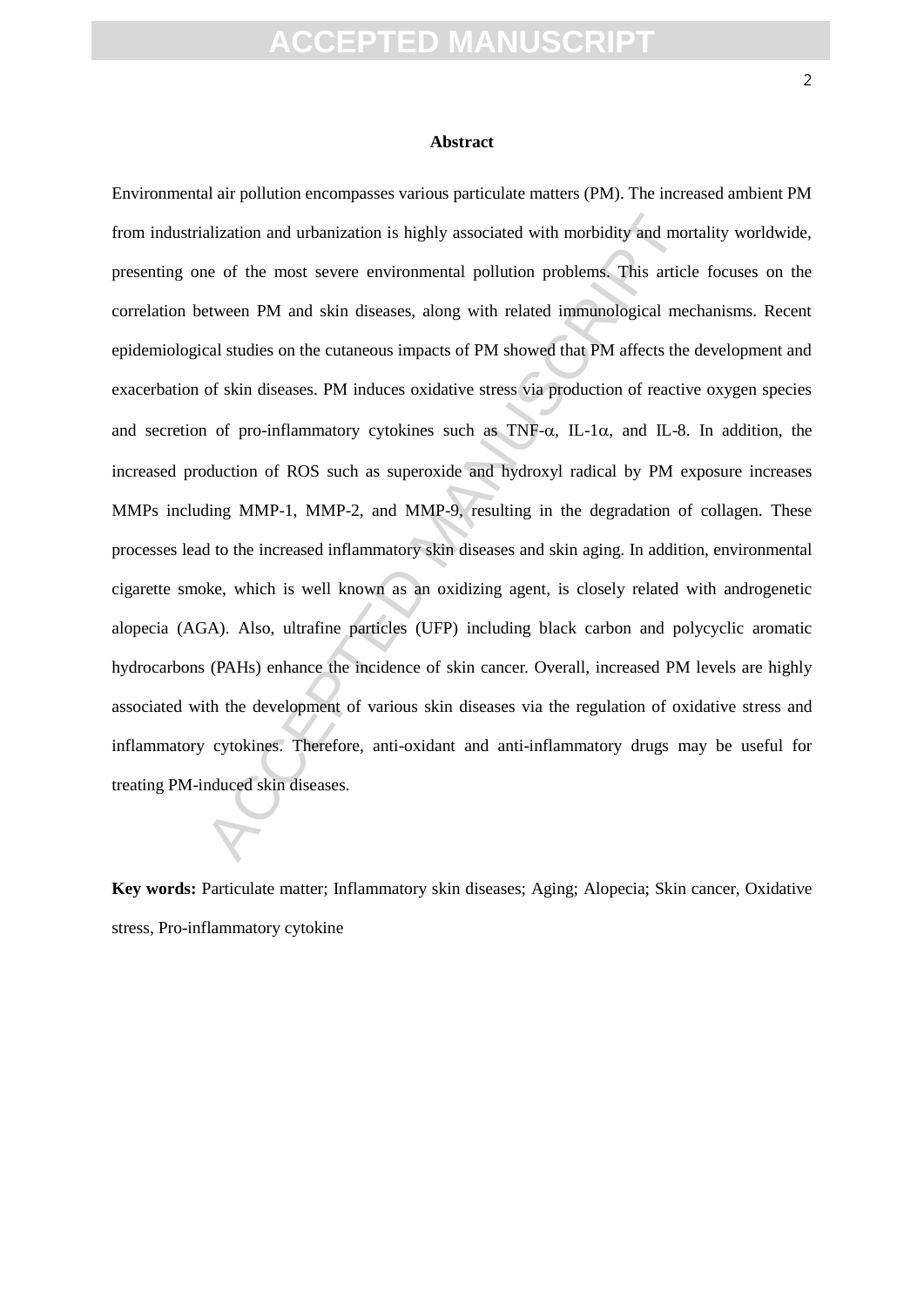#### **1. Introduction**

compassed in air pollution [65,27]. The airborne PM is a complex r<br>ontaminants (smog, tobacco smoke, soot, etc.), various types of<br>(pollen, house dust mite allergens, etc.), and gaseous contaminants (<br>d, etc.). It compris Particulate matter (PM), which is including the harmful suspended contaminants in the air, is generally encompassed in air pollution [65,27]. The airborne PM is a complex mixture including particulate contaminants (smog, tobacco smoke, soot, etc.), various types of dust, biological contaminants (pollen, house dust mite allergens, etc.), and gaseous contaminants (exhaust gas from traffic or hood, etc.). It comprises sulfates, nitrates, and carbon compounds in the atmosphere [65,27]. As a result of rapid industrialization and urbanization, environmental pollution is becoming a severe public problem worldwide. In particular, airborne PM in the ambient atmosphere is highly associated with the incidence of respiratory and cardiovascular diseases and with increased mortality [39,10,87]. The World Health Organization (WHO; Fact Sheet N 313, 2014) has established that premature death by air pollution occurs with cardiovascular diseases, respiratory diseases, and lung cancer at rates of 80%, 14%, and 6%, respectively. The ambient PM is the most intimate element of the human health impacts. Recent increased PM concentration in the air pollution is correlated with the increased mortality and morbidity. It affects human health even at low concentration. Due to the significant impacts of small PM, WHO has suggested guideline for limited concentration of PM. PM10 must not exceed 20  $\mu$ g/m<sup>3</sup> (annual mean) and 50  $\mu$ g/m<sup>3</sup> (24-hour mean). In the case of PM2.5, the mean of concentration must not exceed 10  $\mu$ g/m<sup>3</sup> per year and 25  $\mu$ g/m<sup>3</sup> for 24 hours.

Airborne PM is classified as particulate matter, fine particulate matter, and ultrafine particles depending on the aerodynamic diameter of particles. Particles that are less than 10  $\mu$ m are called the particulate matter (PM10) and are inhalable. PM10 is composed of inhalable particles from dusts, industrial emissions, and traffic emissions [27]. Inhalation of PM10 is highly related to various respiratory diseases. Infiltration of PM10 into the lungs results in systemic immune responses, including enhanced lung inflammation due to increasing various pro-inflammatory cytokines such as interleukin (IL)-1, IL-6, IL-8, and monocyte chemoattractant protein-1 (MCP-1) from lung epithelial cells and macrophages. The lung inflammations cause various diseases of the lung and other inflammation-related conditions [29,27].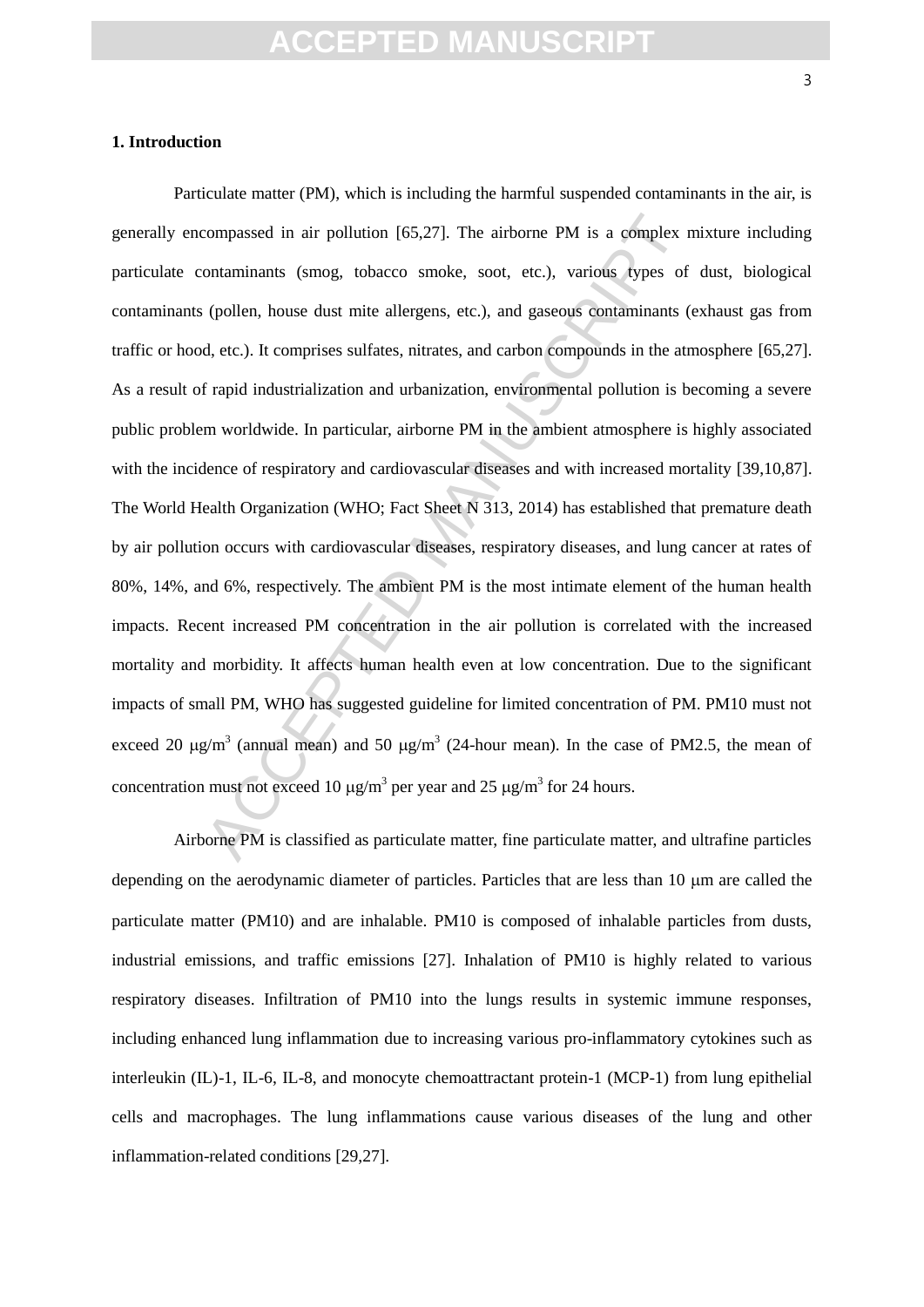In the 1990s, a smaller PM particle size (less than 2.5  $\mu$ m) was discovered and defined as fine PM (PM2.5). Fine PM is primarily comprised of organic carbon compounds, nitrates, and sulfates [17,95]. Ambient PM2.5 is increasingly present in the surrounding air and is significantly associated with human health and especially respiratory tract diseases because PM2.5 can reach bronchial tubes and deep lung. In addition, PM2.5 is associated with the exacerbation of cardiovascular diseases and systemic inflammation [24,16,80]. A cohort study in which participants were followed for decades has discovered that compared with larger particles, smaller particles like PM2.5 have much more adverse effects on human health [23].

ient PM2.5 is increasingly present in the surrounding air and is signified<br>that and especially respiratory tract diseases because PM2.5 can read<br>g. In addition, PM2.5 is associated with the exacerbation of cardiovasc<br>ammat Recently, ultrafine particles (UFPs) have been found in abundance in urban air and defined as a new particle type. UFPs are less than 100 nm in diameter and have greater potential for adverse effects to human health than PM2.5, because UFPs can penetrate into the blood stream and accumulate in the lung and other organs of the body [23,28]. As well as the size, the composition of UFPs is also important with regard to its impact on human health. Both indoor and outdoor UFPs are primarily from cigarette smoke, engines, cooking fumes, and industry. The most important sources of UFP are vehicular exhausts, especially diesel exhaust that includes black carbon, which contains large amounts of UFP [38] and is defined as a class one carcinogen by WHO. UFP, the smallest PM, result in chronic obstructive pulmonary disease (COPD) and asthma through their deposition in the lungs without the filtration through the nasal mucosa [3].

Although PM is divided into three different types based on the mean of aerodynamic diameter, PM10 generally includes all fractions of PM10, PM2.5, and UFPs [27]. Deposition by inhalation is primarily in the upper respiratory tract (head and comparatively large conducting airway), lower respiratory tract (larynx, small airway, and alveoli), and deep lung (alveoli) for PM10, PM2.5, and UFPs, respectively [27]. These three categorized particulate matters are globally implicated in severe environmental pollution due to significant increases in urbanization and industrialization processes. Given the growing concern about environmental pollution, we have chosen to discuss how PM air pollution affects various diseases, and especially skin diseases.

4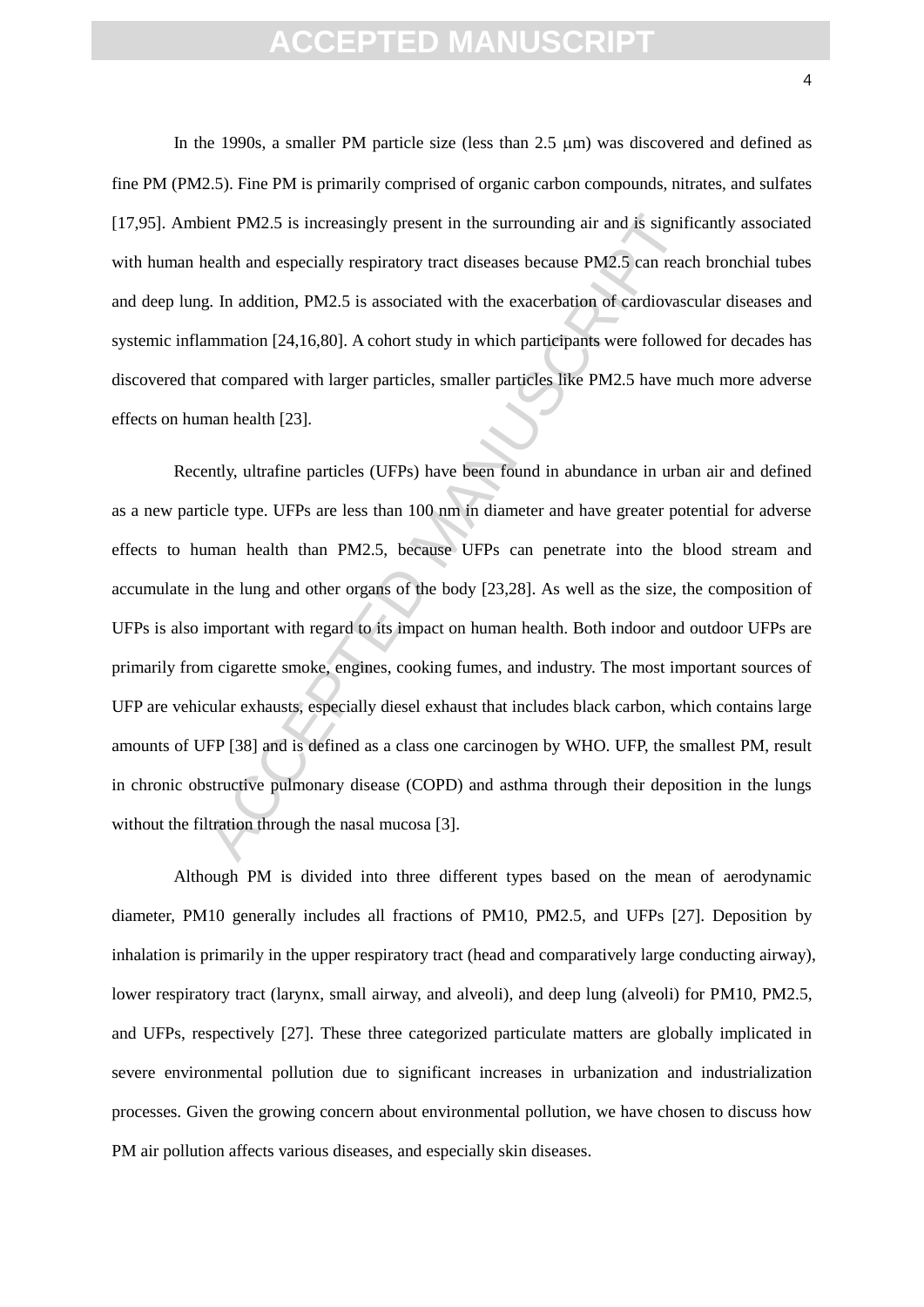#### **2. Review**

ronmental contaminants. Skin is always exposed to the contamina<br>emicals can be absorbed into the skin. These absorbed compounds<br>le skin and systemic toxicity in other organs, although it may enter<br>The severity of these tox Skin is the largest organ in body, and acts as the first and most important defense barrier against environmental contaminants. Skin is always exposed to the contaminants, and various industrial chemicals can be absorbed into the skin. These absorbed compounds can cause local toxicity in the skin and systemic toxicity in other organs, although it may enter by percutaneous penetration. The severity of these toxicities depends on the age and medical history of skin diseases. Percutaneous penetration is significantly related with the integrity of the barrier, anatomic site, age, and properties of the contaminants. Therefore, children and patients with impaired skin barriers are easily affected by dermal exposure due to the increased absorption [88]. Skin consists of three main layers: epidermis, dermis, and hypodermis. The stratum corneum of the epidermis is the outermost skin layer, acting as the main functional barrier. A "brick and mortar" model describes pathways for skin penetration across the stratum corneum. According to the arrangement of the corneocytes, which are nonviable keratinocytes, there are four pathways for skin penetration, including mechanical delivery, an intracellular route, a transcellular route, and a transfollicular route [56,9]. Skin has numerous pores, which are decidedly larger than PM, there is no direct evidence that PM can penetrate into skin regardless of smaller size. However, it is undoubtedly reported that the particles can penetrate skin though hair follicles depending on their size, indicating the penetration of PM through transfollicular route [47]. Hair follicles interrupt the functions of stratum corneum barrier through the formation of intrusions in the stratum corneum, thus providing a route for penetration. In addition, chemical compounds are accumulated in the orifice of hair follicles. Because the hair follicles on the scalp and face, which are easily exposed to the environment, constitute approximately 10% of the total skin surface, the follicles allow greater absorption by the transfollicular route [9]. Also, there are many reports that PM contribute to various skin diseases, such as inflammatory skin diseases, skin aging, androgenetic alopecia (AGA), and skin cancer. In this article, we review what is known about the association between ambient PM and skin diseases.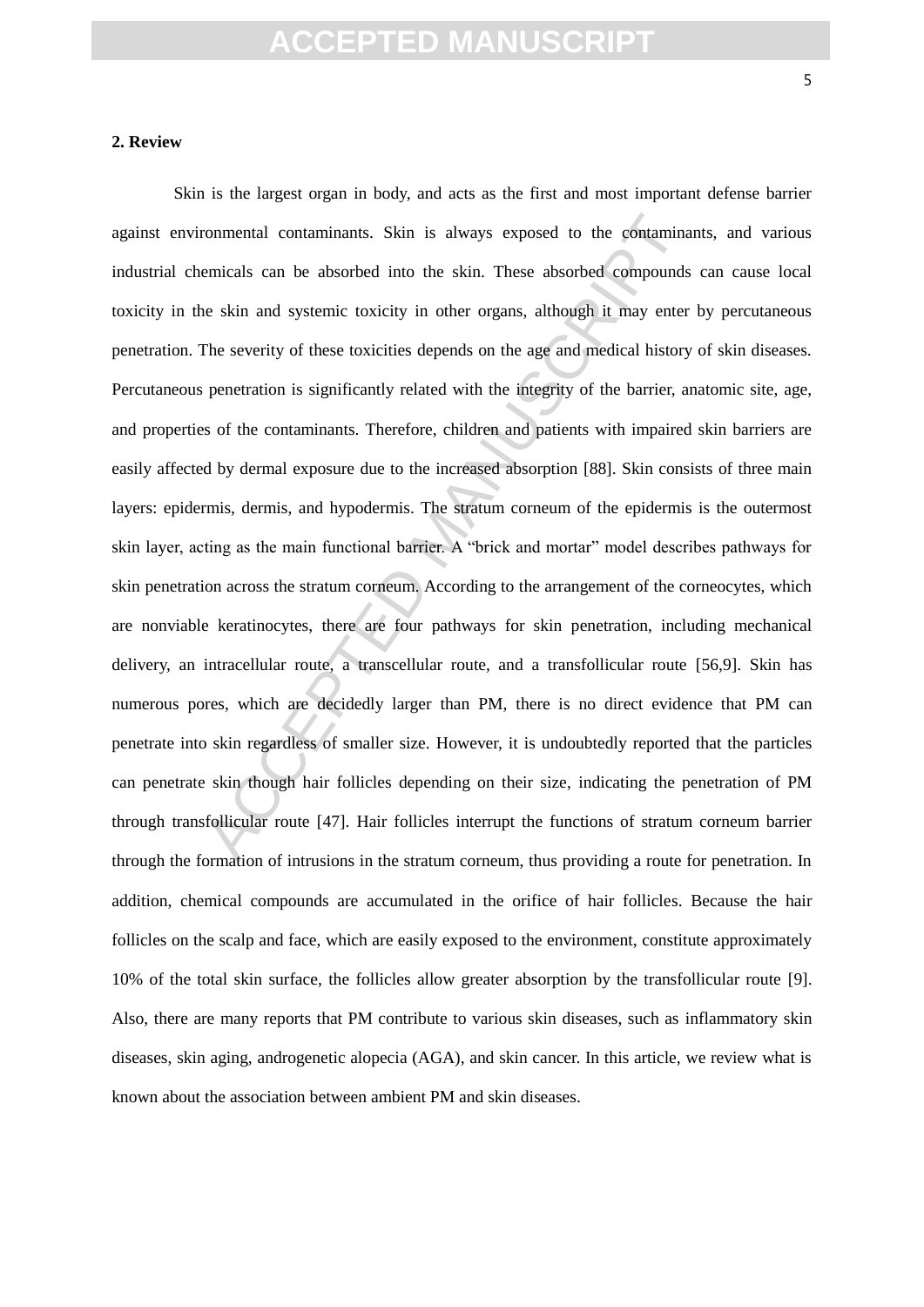#### **2.1 Particulate matter air pollution and Inflammatory skin diseases: Atopic dermatitis, Acne, and Psoriasis**

ent epidemiological investigations into the effect of environmenta<br>mbient air pollution, on several skin diseases indicate that some<br>of inflammatory skin diseases, such as atopic dermatitis (AD), act<br>AD is a chronic and re Recent epidemiological investigations into the effect of environmental contamination, especially ambient air pollution, on several skin diseases indicate that some PM affects the progression of inflammatory skin diseases, such as atopic dermatitis (AD), acne, and psoriasis [77,94,83,34]. AD is a chronic and recurrent inflammatory skin disease with symptoms of itching and eczema that usually begins during infancy or childhood. The incidence of AD worldwide is on the rise [90,5]. Although the mechanism of AD is still not clear, environmental pollution have been implicated one of the complicating factors of AD with genetic predisposition and immunologic mechanisms [44,74,22,79]. PM adversely affects patients with allergic diseases, including asthma and AD [59,27]. Moreover, the increased concentration of PM in ambient air is strongly related to progression of AD in children. Long-term exposure to PM2.5 and nitrogen dioxide from vehicle exhaust is significantly associated with eczema and allergic sensitization [59]. Also, high levels of PM10, PM2.5, and UFP intensify AD symptoms, such as itching, among children with pre-existing AD [77]. These studies provide evidence that PM-exposed children have a high risk for developing AD and/or for exacerbation of pre-existing disease. Furthermore, short-term exposure of the UFP nitrogen dioxide mainly impairs the epidermal barrier function (e.g., transepidermal water loss), resulting in the exacerbation of AD symptoms [18]. Recent epidemiologic studies suggest that indoor and outdoor air pollution exacerbate AD symptoms [42,43]. In nine randomly selected kindergarteners, reduced PM10 concentration following improvement of air quality considerably influenced symptoms of AD [42]. PM10 concentration in the indoor air was reduced from  $182.7 \pm 23.68$   $\mu$ g/m<sup>3</sup> to 73.4  $\pm$  22.05  $\mu$ g/m<sup>3</sup> after improvement of indoor air quality. The reduced PM10 concentration considerably influenced the eczema area and severity index (EASI) score, as well as the mean body surface area affected by AD. The EASI score was significantly decreased from 2.37 to 1.19. Additionally, the mean body surface area was decreased from 7.06% to 4.22% after the improvement program. In addition to indoor air pollution, outdoor air pollution is highly associated with AD [43]. An epidemiologic study, in which researchers measured outdoor PM concentrations (e.g., PM10, PM2.5, toluene, and TVOC), showed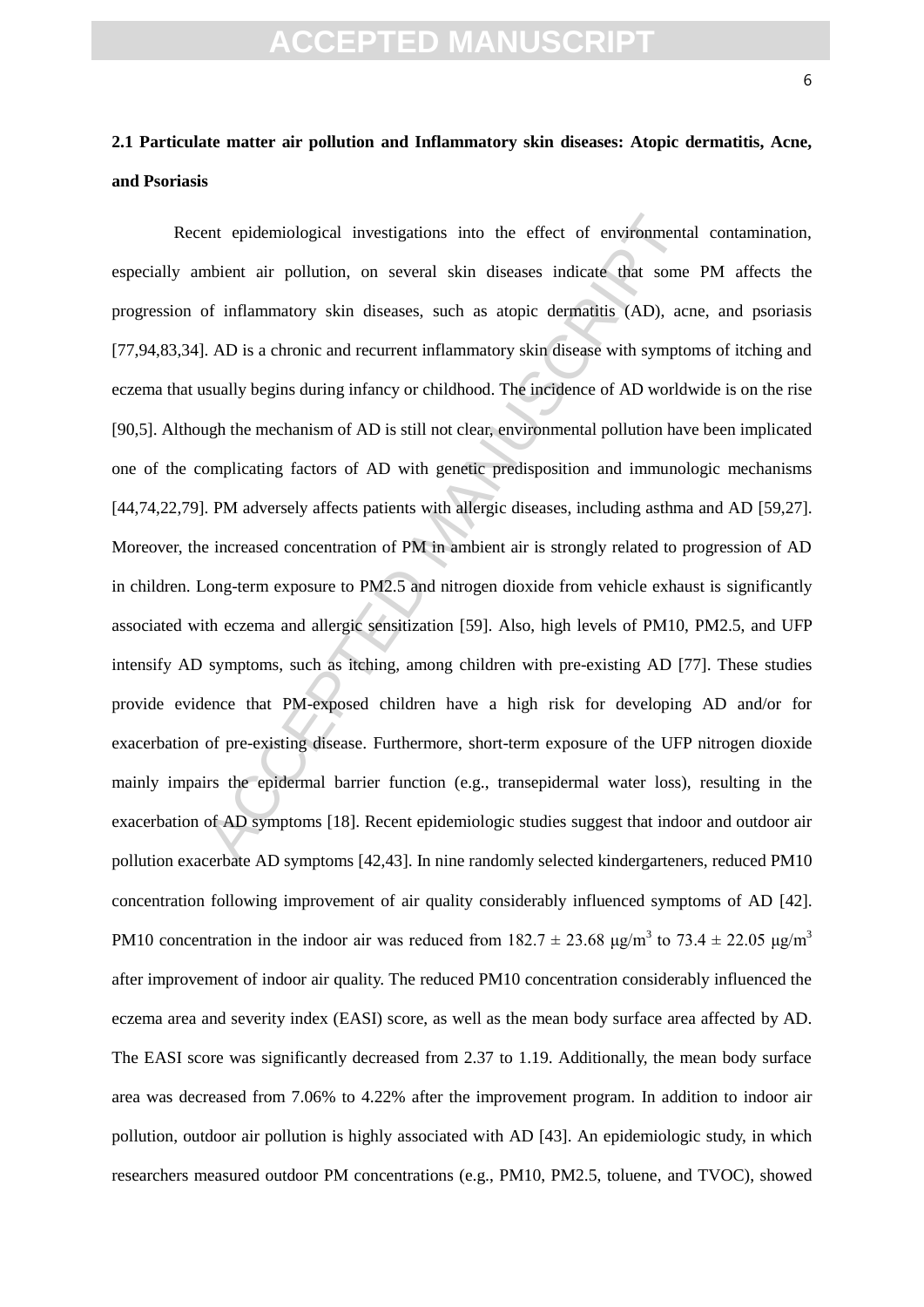that patients exhibiting AD symptoms had been exposed to significantly higher outdoor PM concentrations than patients not showing AD symptoms. Also, the symptoms of AD were shown to increase by 0.44% and 0.67% following 1 ug/m<sup>3</sup> increases of PM10 and PM2.5, respectively [43]. These data show the direct positive correlation between PM concentration in the air and AD, and suggest the importance of reducing PM concentration in the ambient air to improve the symptoms of AD.

3.44% and 0.67% following 1 ug/m<sup>3</sup> increases of PM10 and PM2.5, is<br>how the direct positive correlation between PM concentration in the<br>mportance of reducing PM concentration in the ambient air to improve<br>e is another ch Acne is another chronic inflammatory disease that affects the sebaceous gland and is characterized by skin changes, such as comedones, papules, pustules, and nodules. The exact cause of acne is not known, but, hormone imbalance, genetic predisposition, and environmental factors alone or in combination have been associated with the pathogenesis of acne [6]. Cigarette smoke increases production of interleukin  $(IL)$ -1 $\alpha$ , which is a representative pro-inflammatory cytokine, and oxidation in the comedones in acne patients [94]. The expression of IL-1 $\alpha$  and lipid peroxide is higher in comedone extracts from smokers than from non-smokers, indicating that cigarette smoke is related to the pathogenesis of acne. Also, benzo(a)pyrene (BaP), which exists as a type of polycyclic aromatic hydrocarbon (PAHs) in cigarette smoke, enhances IL-8 secretion from human epidermal keratinocytes [83]. IL-8 is expressed in association with inflammatory acne vulgaris more than with normal skin [1]. BaP-induced IL-8 production depends on ROS production and aryl hydrocarbon receptor (AhR) activation, which is a known receptor for PAHs, in normal human keratinocyte cells. Upon cellular entry of BaP, BaP binds to AhR in the cytoplasm of keratinocytes. The BaP-AhR complex is translocated into the nucleus, and then the AhR nuclear translocator (ARNT) binds to the BaP-AhR complex, resulting in the induction of the cytochrome P450 enzyme family, including subfamily A polypeptide 1 (CYP1A1) transcription. It has been reported that quinones, which are converted from PAHs through the functions of CYP1A1, induce ROS formation [50]. The increased ROS results in the enhancement of pro-inflammatory cytokines, such as  $TNF-\alpha$  and IL-8 from keratinocytes (Figure 1A). These experimental studies suggested that cigarette smoke worsens symptoms of acne via increasing ROS and IL-8 production [83].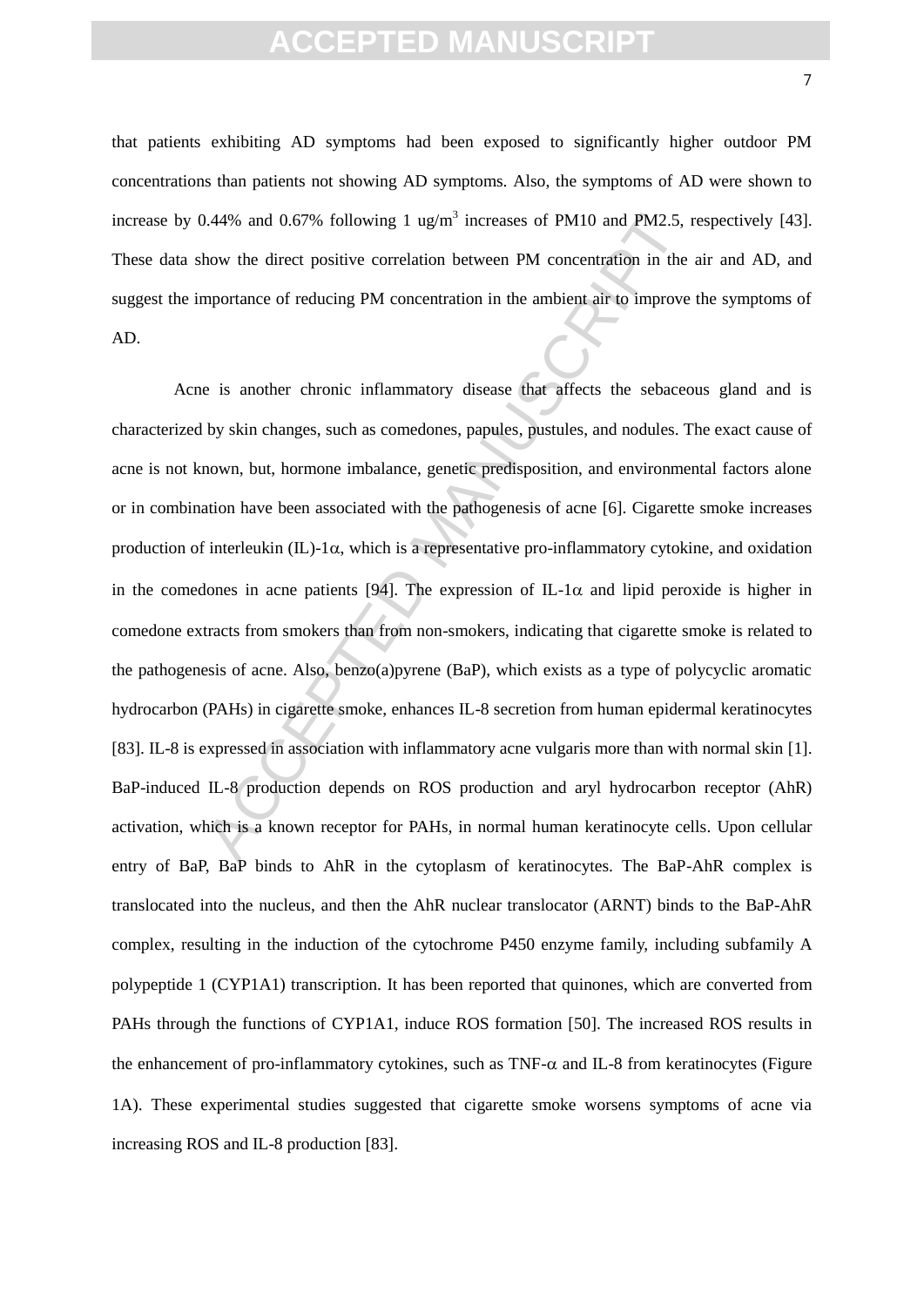ally, Th17 cells are dominant in psoriatic skin lesions, and IL-17 agg [2,57]. *In vitro* and *in vivo* PM exposure due to diesel exhaust and 17 differentiation by activation of the AhR transcription factor via the AHS [8 An additional inflammatory skin disease is psoriasis, which is a recurring systemic chronic disease with histological features of epidermis hyperplasia and dermal inflammation. Immunologically, Th17 cells are dominant in psoriatic skin lesions, and IL-17 aggravates psoriasis pathogenesis [2,57]. *In vitro* and *in vivo* PM exposure due to diesel exhaust and cigarette smoke increases Th17 differentiation by activation of the AhR transcription factor via the presence of the AhR ligand PAHs [84]. Therefore, AhR activation is one of the mechanisms of inflammation by PM exposure. Also, the percentage of Th17 in peripheral blood mononuclear cells (PBMC) of patients with psoriasis is significantly higher among smokers than non-smokers, indicating that smoking is involved in Th17 cell generation [81]. In addition to Th17 polarization, PM enhances the production of pro-inflammatory cytokines, such as  $TNF-\alpha$  and IL-8, from human keratinocytes *in vitro*, suggesting in the exacerbation of psoriasis [34,83]. Cigarette smoke extract (CSE) promotes the expression and secretion of TNF- $\alpha$  through the activation of early growth response-1 transcription factor, which is increased in psoriatic skin lesions [34]. As shown in Figure 1B, CSE activates mitogen-activated protein kinase (MAPK), including ERK1/2, JNK, and p38 MAPK. The activated ERK1/2 and JNK, but not p38 MAPK, induce early growth response-1 (Egr-1) transcription. In addition to the increased expression of Egr-1 by CSE, CSE stimulates translocation of Egr-1 into the nucleus, resulting in the accumulation of Egr-1 in the cell nuclei of keratinocytes. The translocated Egr-1 is involved in the process of TNF- $\alpha$  synthesis in human keratinocytes, indicating a correlation between cigarette smoke and psoriasis [34]. Additionally, as with acne, BaP influences the pathogenesis of psoriasis by upregulation of IL-8 production and activation of the AhR transcription factor [83].

In conclusion, ambient air pollutants such as PM are involved in the pathogenesis of inflammatory skin diseases (e.g., AD, acne, and psoriasis) via the enhancement of oxidative stress and pro-inflammatory cytokines. These findings indicate the increased PM concentration may play an important role in the increased incidence of inflammatory diseases.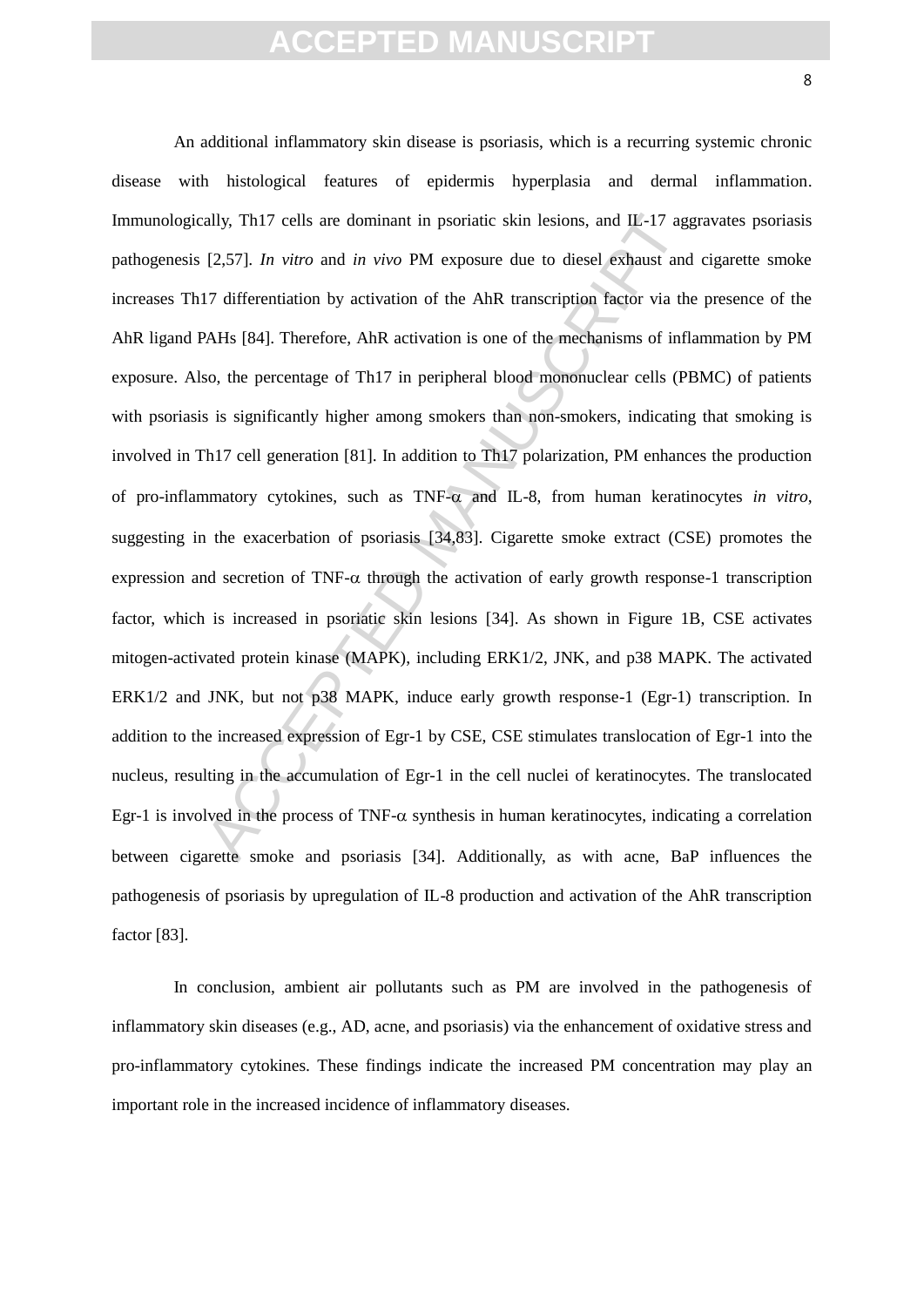#### **2.2 Cutaneous impacts of particulate matter air pollution: Skin aging**

g due to time [20]. Many reports suggest that environmental factors afficient is characterized by coarse wrinkles and unevenly distributed pigm [55,92]. Intrinsic aging is related to the accumulation of cellular on radical Two main processes cause skin aging: extrinsic aging due to environmental factors and intrinsic aging due to time [20]. Many reports suggest that environmental factors affect extrinsic skin aging, which is characterized by coarse wrinkles and unevenly distributed pigmentation, but not intrinsic aging [55,92]. Intrinsic aging is related to the accumulation of cellular damage from the active oxygen radicals in the body. On the other hand, extrinsic aging is caused by harmful free radicals created by various environmental factors, including sun exposure and smoking [20,63,85]. These radicals induce damage to the skin by causing an inflammatory reaction. Sun exposure (ultraviolet) is known as a major cause of aging. However, it was reported that environmental contaminants, in particular PM, also significantly increased the symptoms of aging [86,60]. A cohort study shows the cutaneous impact of PM on skin aging using a scoring measurement (SCINEXA: score of intrinsic and extrinsic skin aging [86]. Ambient PM10 concentration was determined to be markedly higher in the urban areas than in the rural areas due to traffic emissions. The relatively high concentrations of PM in the urban areas increased facial pigment spots by more than 20%, indicating that the increased level of traffic-related PM in the air exacerbates skin aging [86]. Also, ultraviolet (UV) radiation and PAHs-loaded air pollutants stimulate melanin synthesis in melanocyte, resulting in the formation of environment-induced lentigines [60].

One of the mechanisms associated with the adverse effects of PM is the increased generation of oxidative stress. The increased ROS decreases skin functions that prevent pathogen entry and repair DNA damage, resulting in the acceleration of the skin aging process [89,49,66]. ROS production inhibits collagen synthesis as a result of activation of matrix metalloproteinases (MMPs). ROS increases MMP-12 to degrade collagen 5 and fibronectin [97]. MMP-2, which is induced by ROS and UVA, is increased in fibroblasts, indicating degradation of the connective tissue matrix in the skin [41].

Pro-inflammatory reactions by PM exposure are associated with skin aging as well. PM enhances pro-inflammatory cytokines, such as TNF- $\alpha$ , IL-1 $\alpha$ , and IL-8, from human keratinocytes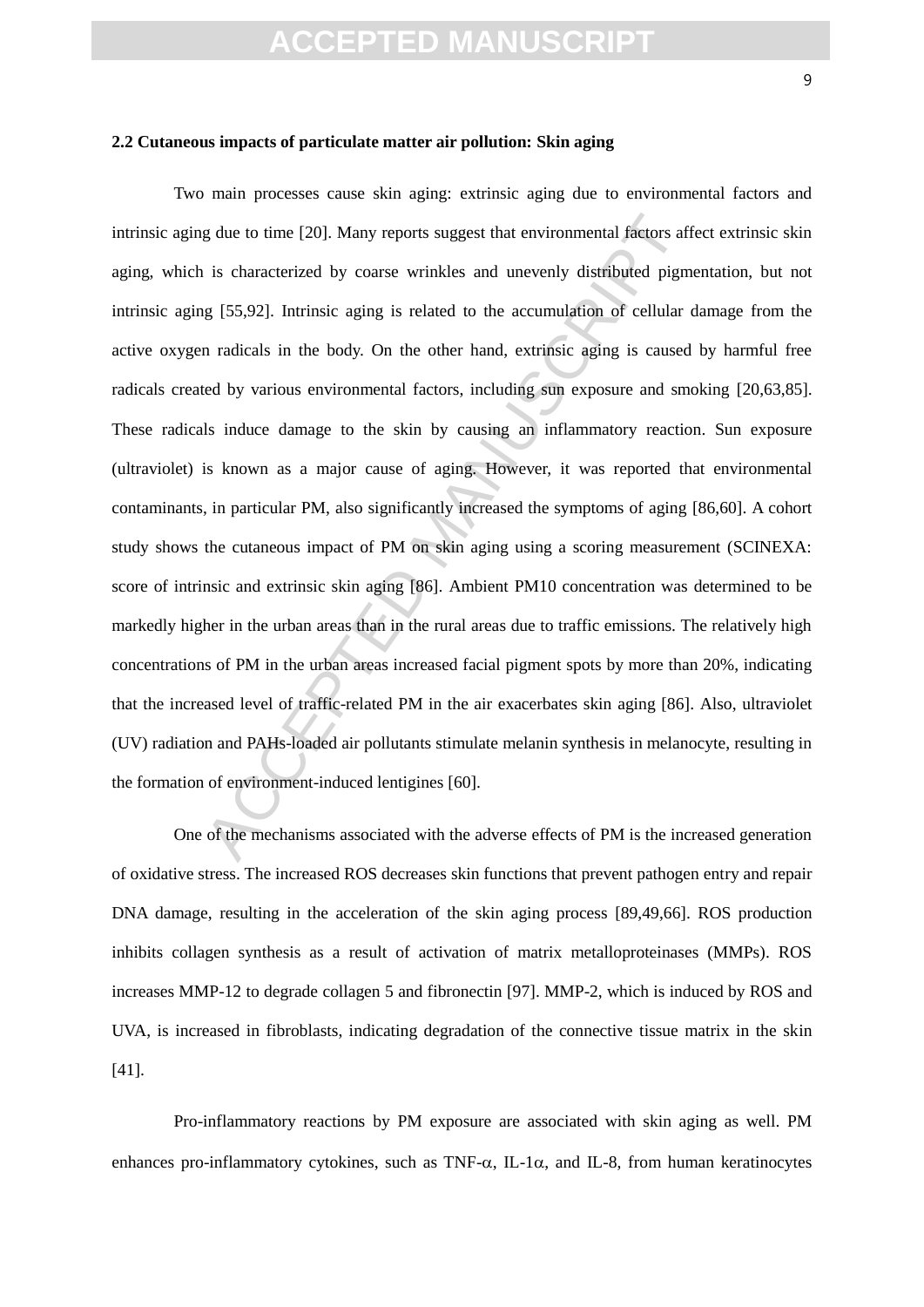[34,94,83]. TNF- $\alpha$  impairs the DNA repair system by allowing accumulation of DNA mutations [21] and promotes skin aging by inhibiting collagen synthesis through upregulation of MMP-9 [12,96]. TNF- $\alpha$ , IL-1 $\alpha$ , and IL-6, which are induced by solar radiation *in vitro*, promote skin aging by inducing lipolysis and reducing lipogenesis, as loss of fat in the subcutaneous layer leads to facial wrinkling [53].

α, and IL-6, which are induced by solar radiation *in vitro*, promordlysis and reducing lipogenesis, as loss of fat in the subcutaneous lay<br>lysis and reducing lipogenesis, as loss of fat in the subcutanceous lay<br>l).<br><br><br><br>H Figure 2 summarizes the molecular mechanisms for PM-induced ROS generation and proinflammatory cytokines such as IL-1 $\alpha$ , IL-6, IL-8, and TNF- $\alpha$ , resulting in increased skin aging. PM, including cigarette smoke, generates cellular oxidative stress. ROS activates the MAPK signaling pathway including ERK1/2, JNK, and p38 MAPK, and then the activated MAPK induces various transcription factors, such as NF-kB and AP-1. As a result of translocation of the activated transcription factors, inflammatory cytokines and MMPs are synthesized. TNF- $\alpha$ , IL-1 $\alpha$ , IL-6, and IL-8 are closely related with inflammatory skin diseases and skin aging. Pro-inflammatory cytokine production and various MMPs are produced and activated by ROS generation. MMP-1, which is wellknown as a collagenase, MMP-3, which is known as a stromelysin, MMP-2 and MMP-9, which are known as gelatinases, all induce collagen degradation. Collagens are initially degraded by collagenases, and then they are further degraded by gelatinases and stromelysins, resulting in skin aging. In addition, ROS impairs the skin repair DNA system, accumulating DNA damage and further resulting in the acceleration of the skin aging process.

Taken together, there are many certain evidences that the increase of PM in the ambient air is likely to cause damage to the skin although there is no direct evidence that PM can penetrate into skin regardless of smaller size. PM exposure induces many adverse effects in the skin, including the formation of pigmented spots, generation of ROS, and the production of pro-inflammatory cytokines, leading to extrinsic skin aging.

#### **2.3 Environmental cigarette smoke and Alopecia**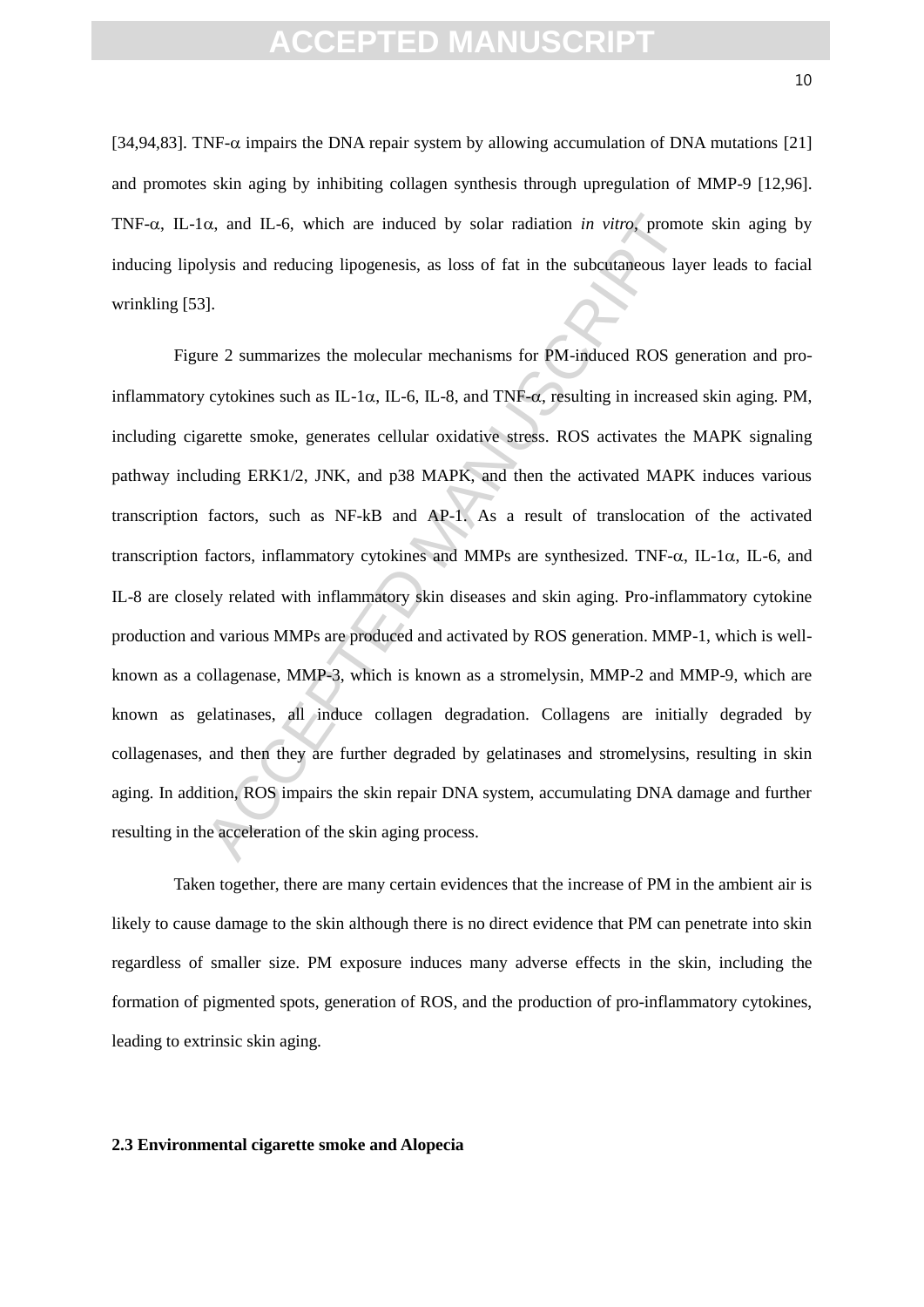Androgenetic alopecia (AGA), which is also known as androgenic alopecia or baldness, is the most common male-pattern hair loss disease in men, affecting up to 70% of men by the age of 70 years. AGA also affects approximately  $30 \sim 40\%$  of women over 70 years of age [7]. Hair loss in men begins in the area of frontal hair and temples, and the recession of the hairline progresses towards the vertex, resulting in balding [7,61]. The most important causes of AGA are genetic factors and the male hormone androgen [40]. Among various androgens in human body, testosterone is converted to dihydrotestosterone (DHT) by  $5\alpha$ -reductase. DHT acts as a major contributor within the dermal papilla to decreased hair growth, resulting in the induction of hair loss and miniaturization. [40,46,98].

also affects approximately  $30 \approx 40\%$  of women over 70 years of age [7].<br>
area of frontal hair and temples, and the recession of the hairline progr<br>
ing in balding [7,61]. The most important causes of AGA are genetic fac Recent studies show evidence that air pollutants, especially environmental cigarette smoke, are closely related with AGA [25,78,82]. It is well known that genetic factors are highly associated with AGA, but the study of balding patterns between active smoker and nonsmoker twins shows that environmental factors also play a key role in the development of baldness. Although the twins were genetically identical, those with a longer smoking history showed increased hair loss in the frontal hair area [25]. Within twin pairs, smokers had significantly more hair loss in the vertex lesion compared with nonsmokers, suggesting the adverse effects of environmental factors on baldness [25]. Also, analysis of odds ratios for smoking status, smoking number per day, and smoking intensity indicated a significant positive correlation between cigarette smoke and AGA [78]. Volunteers who had smoked before or were current smokers had a 1.77 odds ratio compared with nonsmokers with an odds ratio = 1. The odds ratio is  $2.34$  in smokers who have more than 20 cigarettes/day and 1.78 in smokers who have higher smoking intensity. These smokers exhibit moderate or severe AGA.

Indeed, smoke-exposed mice exhibit hair loss and premature grey hair, which are symptoms of alopecia. In cigarette smoke-exposed mice, melanin synthesis (pigmentation) in hair bulbs is significantly decreased, and cell apoptosis in hair follicles and hair bulbs is massively increased, whereas the development of alopecia is reversed by treatment with the antioxidant n-acetyl cysteine (NAC) in drinking water [15]. The data indicate that cigarette smoke plays a key role in the development of alopecia through oxidative stress, suggesting that the regulation of oxidative stress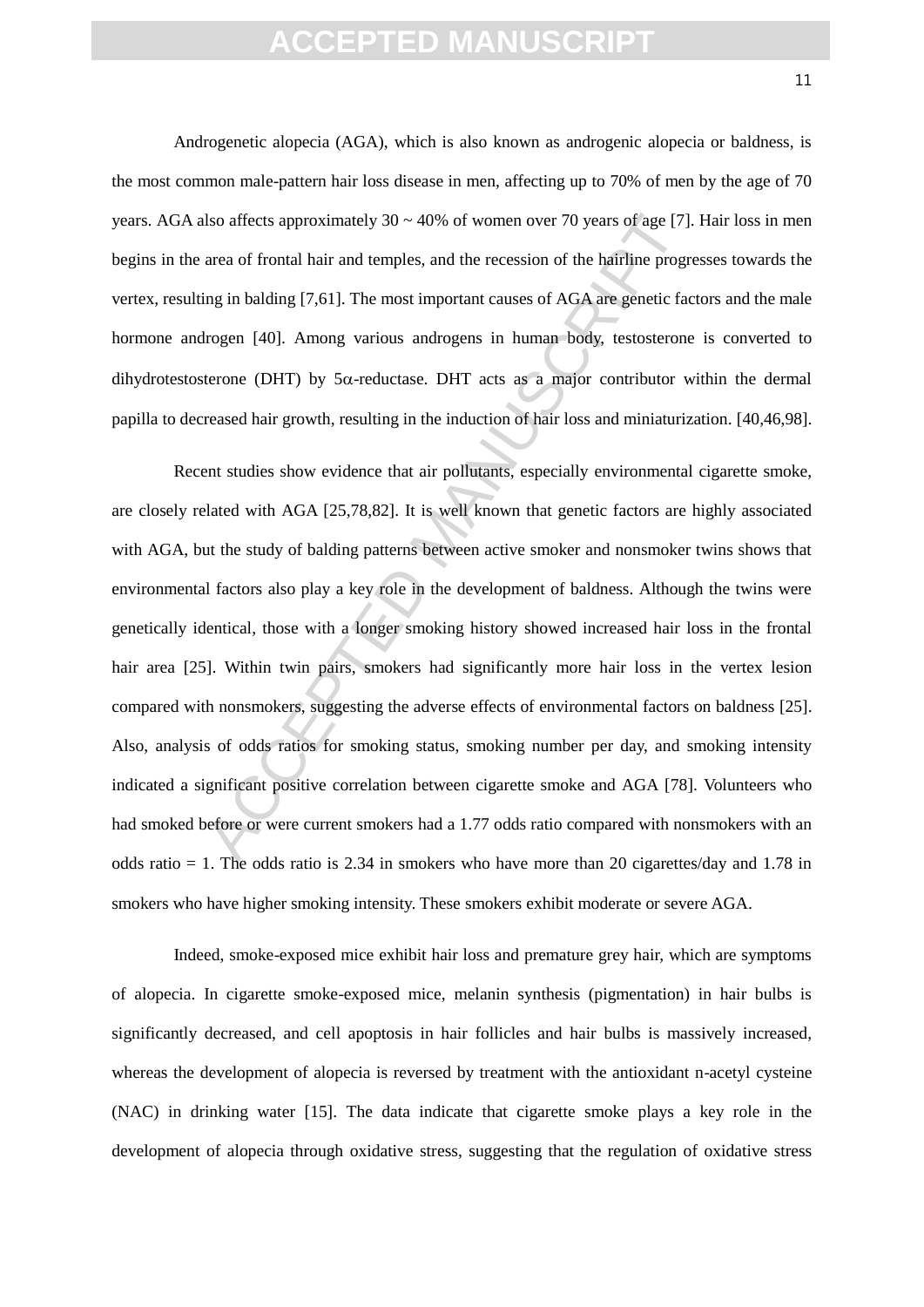may be an effective therapeutic target for improvement of AGA.

IT also development of alopecia is much higher in cigarettes-smoking<br>
I.e. Additionally, smoking history and intensity are positively correlated<br>
Susure to smoke enhances alopecia directly in a mouse model, and the<br>
Intens In summary, exposure to smoke influences alopecia (especially AGA), independent of genetic factors. The development of alopecia is much higher in cigarettes-smoking twins than nonsmoking twins. Additionally, smoking history and intensity are positively correlated with severe AGA. In fact, exposure to smoke enhances alopecia directly in a mouse model, and the smoke-induced alopecia is markedly reduced by the oral administration of the anti-oxidant NAC. These reports indicate that cigarette smoke is significantly associated with the development and progression of AGA via oxidative stress, suggesting that the regulation of oxidative stress is an effective therapeutic target for the improvement of AGA.

#### **2.4 Adverse effect of particulate matter air pollution on Skin cancer**

In recent decades, epidemiological studies have demonstrated the relationship between PM air pollution and cancer incidence [19,67,70]. Exposure to PM10 induces cellular changes in lung epithelial cells by formation of F-actin and activation of signaling molecules such as cytoplasmic p21 and ERK1/2, suggesting a carcinogenic potential of PM10 [71]. The direct impact of air pollution particulates on the increasing mortality rate was investigated in a cohort study by the American Cancer Society [19]. The results show that the increased concentration of PM2.5 is highly associated with increased mortality rate. Extended exposure to PM increased mortality due to cardiopulmonary disease and lung cancer.

Additionally, recent study shows evidence that PM is a high risk factor with regard to the incidence of skin cancer, especially malignant melanoma [68]. PM from vehicles (including nitrogen dioxide, sulfur dioxide, organic compounds, and fine particles) has been recognized as a very serious problem. In particular, black carbon from diesel exhausts, a type of UFP, is classified as a class one carcinogen. It was reported that the incidence of melanoma was increased in a group of workers exposed to black carbon [68]. A survey of dockyard workers shows that exposure to black carbon is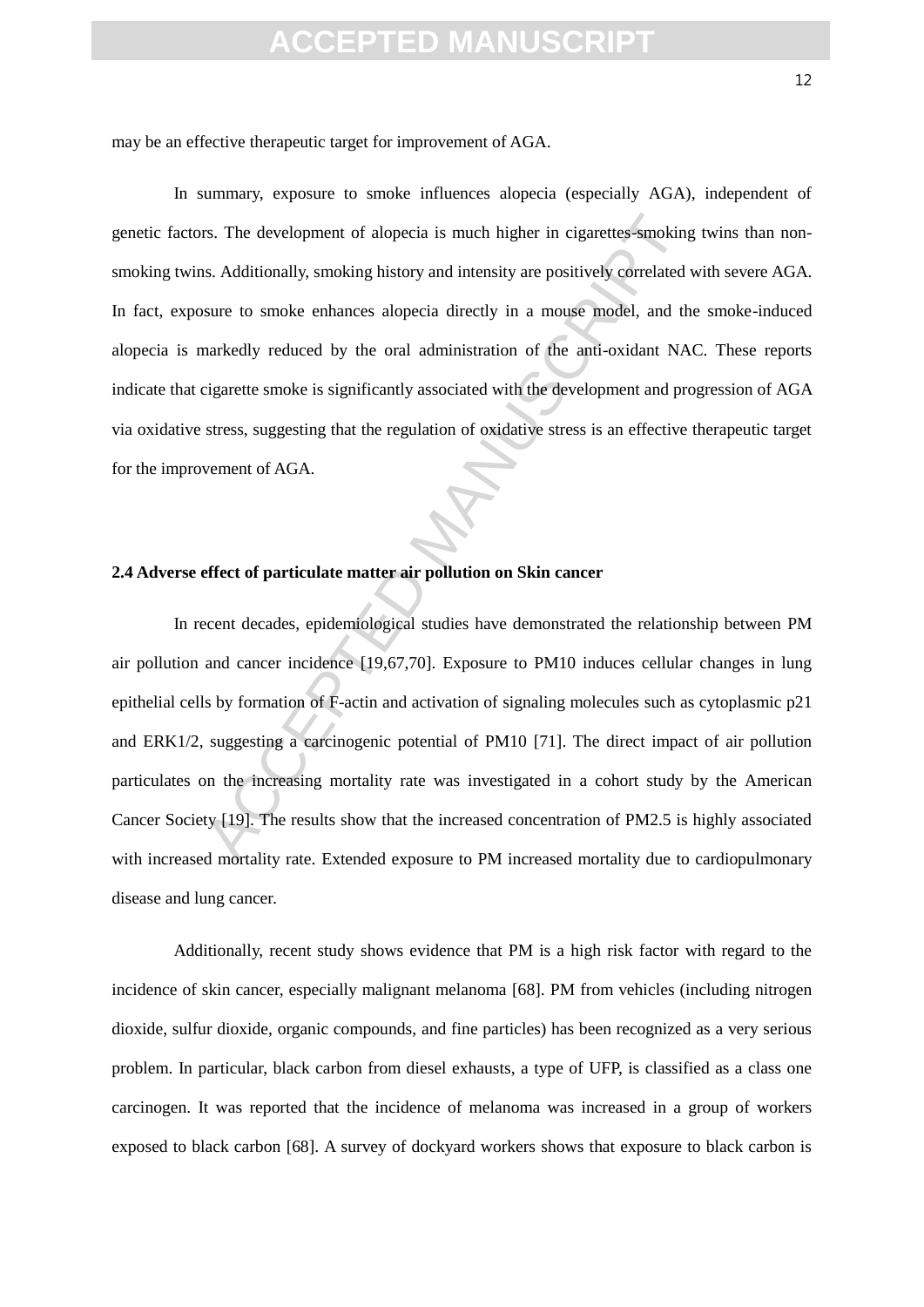positively associated with the incidence of melanoma. The standardized incidence ratio (SIR) of melanoma was 355 among the workers hired before 1958, and 185 among the workers hired after 1958. Because unloading black carbon was significantly decreased after 1958, the difference of SIR between the two groups indicates the influence of black carbon on the incidence of melanoma. Interestingly, there are no significant correlations between exposure to black carbon and skin cancers other than melanoma [68].

is unloading black carbon was significantly decreased after 1958, the ex-<br>two groups indicates the influence of black carbon on the incident<br>there are no significant correlations between exposure to black carbon<br>danoma [68 Exposure of the hairless skin of mice to cigarette smoke and ultraviolet light simultaneously has shown a synergistic effect in increasing squamous cell carcinomas (SCC) [64]. Also, cigarette smoke and light exposure induce various gene alteration related to oxidative stress and stress response in skin and lung of mice, indicating systemic adverse effects [31]. Cigarette smoke can promote not only the incidence, but also exacerbation of skin cancer, by increasing proliferation in epidermal thickness [14]. At the molecular level, cigarette extract induces oxidative stress through the induction of ROS production, leading to oxidative DNA damage in fibroblasts [13]. The exposed fibroblasts secrete soluble factors, including  $IL-1\alpha$ , IL-6, IL-8, basic fibroblast growth factor (bFGF), MCP-1, and IGFBP4. These factors stimulate keratinocyte proliferation, suggesting that cigarette extract affects skin carcinogenesis via its regulation of cell proliferation (Figure 2). Acute oxidative stress impairs the DNA repair system [72]. ROS-treated fibroblasts have a longer interval time to repair DNA damage than normal fibroblasts. Also, the accumulation of DNA damage is significantly higher in the smoking group than in the non-smoking group. This study indicates that smoking-induced ROS production modulates the DNA repair capacity in the skin, resulting in increased skin diseases like skin cancer and aging [72].

In urban air pollution, PAHs, which are potentially carcinogenic [76], co-exist with PM in environmental complex mixtures. Ambient PAHs mixtures are mainly derived from coal tar, diesel exhausts, and cigarette smoke [48,11]. Epidemiologic study shows that exposure to PAHs is associated with a development of various types of cancers, including skin cancer [8]. In addition to inhalation, PAHs can be absorbed through the skin, indicating the relationship between PAHs and skin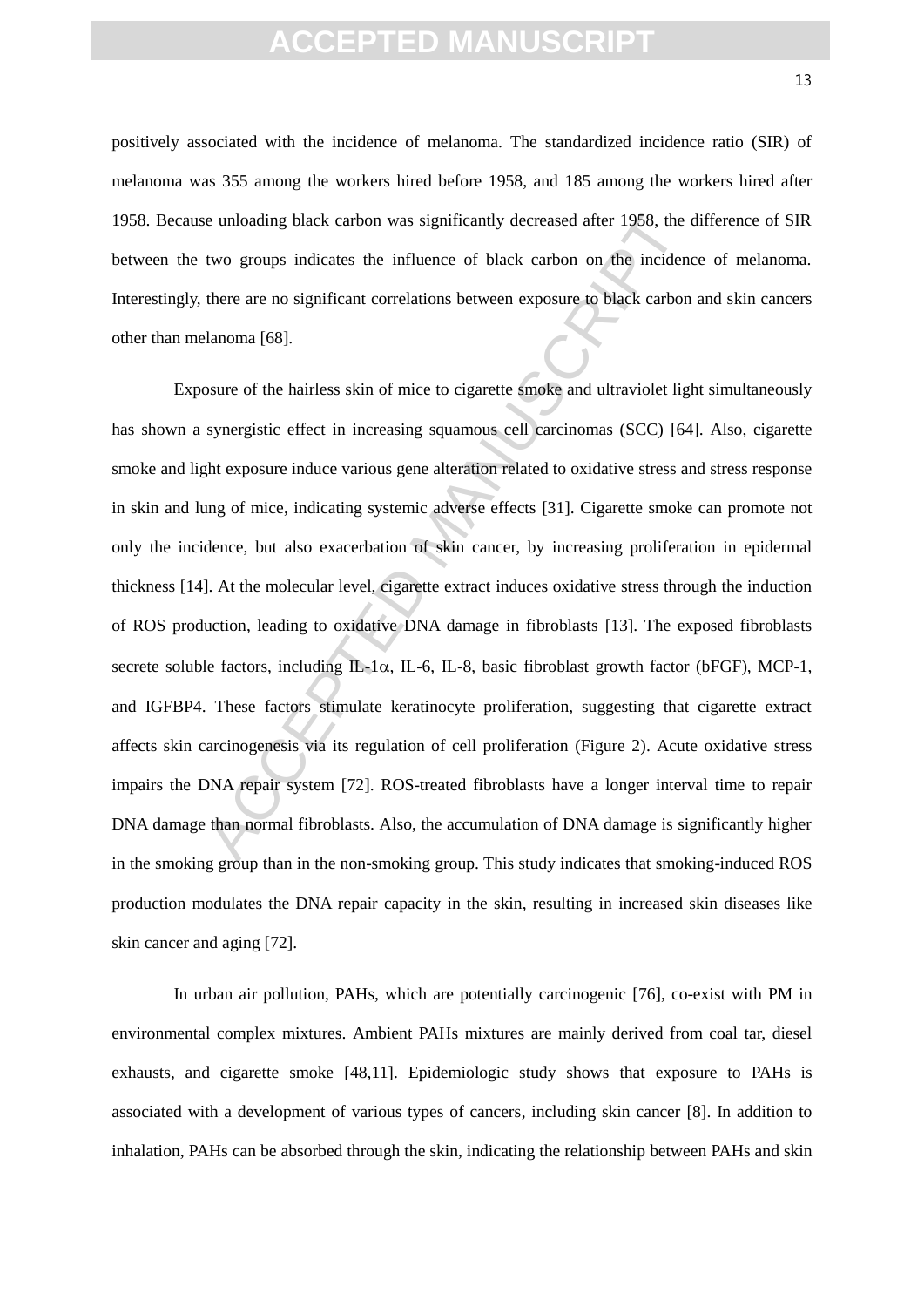rems of skin cancer are generated. Overall, PAHs can promote cance and shows a high potential as a carcinogenic PM [75]. The absorbed Pa is by interacting with a specific receptor, AhR, which is known as a trion between PA diseases [54,69]. Topical application of PAHs mixtures enhances the incidence of skin cancers like papilloma, carcinoma, and squamous cell carcinoma [75]. Depending on the types of PAHs mixtures, different patterns of skin cancer are generated. Overall, PAHs can promote cancer incidence and malignancy and shows a high potential as a carcinogenic PM [75]. The absorbed PAHs contribute to carcinogenesis by interacting with a specific receptor, AhR, which is known as a transcription factor [58]. Interaction between PAHs and AhR induces PAHs-mediated carcinogenicity in many kinds of cells by generating numerous carcinogenic metabolites. Indeed, PAHs did not show a carcinogenic effect on the skin of AhR-deficient mice, indicating the involvement of AhR in the regulation of PAHs-induced squamous cell carcinomas. In Figure 3, the incidence of squamous cell carcinoma by airborne particulate extracts is shown in AhR positive mice via CYP1A1 expression. Also, it was reported that by binding with other airborne particles, PAHs can exist as a complex including particlephase PAHs or gas-phase PAHs [91]. Gas-phase PAHs are more abundant in the atmosphere but less carcinogenic than particle-phase PAHs, which is concentrated in airborne particles (e.g., PM2.5 and UFPs).

Overall, PM including black carbon, cigarette smoke, PAHs, and particle-bound PAHs affects cellular changes, such as ROS production, pro-inflammatory cytokine secretion, and transcription factor activation, resulting in the incidence of skin cancers. Also, cohort studies revealed that UFP including black carbon was significantly associated with the incidence of melanoma [68], and PM10 air pollution had positive correlation with the incidence of skin cancer as well as other types of cancer, such as lung cancer [93], indicating the adverse effects of ambient PM on skin cancer incidence.

#### **2.5 Impacts of oxidative stress on the Skin**

Oxidative stress is caused by excessive production or insufficient elimination of ROS [73]. Accumulation of oxidative stress by the excessive ROS in the body causes DNA damages and cellular signaling disruptions, resulting in the dysregulation of immune systems and induction of various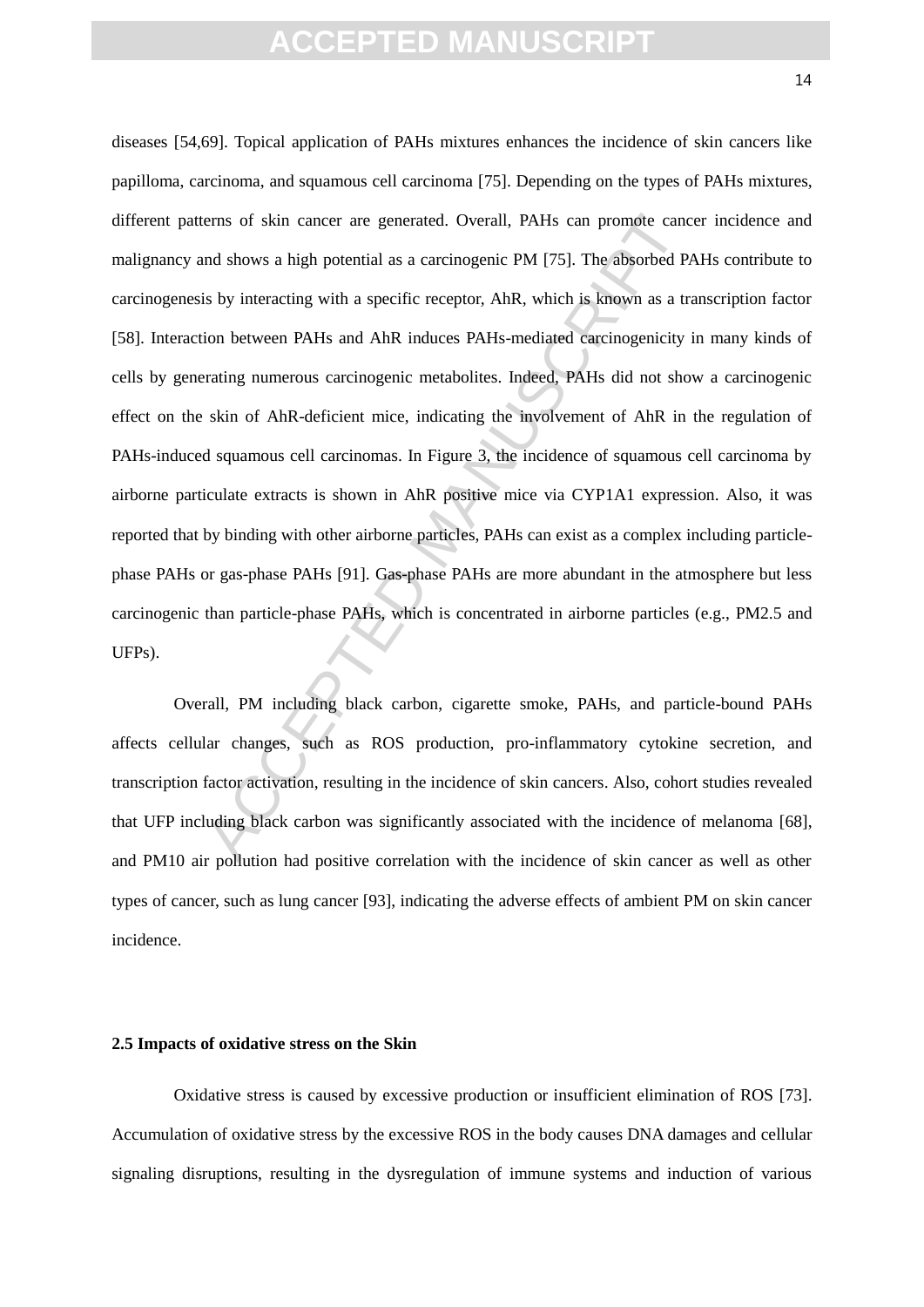onents cause the production of superoxide (O<sub>2</sub><sup>+</sup>) and hydroxyl radical (<sup>o</sup>mes [45]. PAHs increase heme oxygenase (HO)-1 expression, which<br>ess. Also, PAHs are able to induce mitochondrial damage via the dis-<br>initochondri diseases including inflammatory skin diseases, aging, and cancers [26]. Many studies have reported that PM induces oxidative stress through ROS formation [4,45,52,50,51]. Diesel exhaust particles (DEP) components cause the production of superoxide  $(O_2^{\bullet})$  and hydroxyl radical ('OH) from mouse lung microsomes [45]. PAHs increase heme oxygenase (HO)-1 expression, which is a marker for oxidative stress. Also, PAHs are able to induce mitochondrial damage via the disruption of major structure of mitochondria [51]. Damaged mitochondria produces a lot of superoxide, resulting in the increased hydroxyl radical [4]. Additionally, several particles have surface reactivity, inducing ROS generation directly. It suggests that extracellular ROS via surface reactive particles is also involved in the source of ROS in the PM-exposed cells as well as intracellular ROS as shown in Figure 2 [62]. It is reported that PM2.5, PM10, and UFPs trigger oxidative stress in murine macrophage cells. PM induces nitric oxide (NO) production and pro-inflammatory cytokines such as  $TNF-\alpha$  and IL-6. The increased oxidative stress and inflammatory responses lead to the cytotoxic activities of PM, indicating the harmful effects and oxidative potentials of urban air particulate mixtures [32]. As shown in Figure 1 and 2, a number of experimental studies provide evidence for the impact of PM on skin diseases and related mechanisms. Both short- and long-term exposure to PM enhance oxidative stress by increasing the production of ROS, causing the inflammatory responses by the production of pro-inflammatory cytokines such as TNF- $\alpha$ , IL-8, and IL-1 $\alpha$  [34,83,94]. The increased proinflammatory cytokines via ROS generation exacerbate the development of inflammatory skin diseases, including AD, acne, and psoriasis. Other inflammation-related disease, skin aging is also positively correlated with ambient PM [12,96,41,97]. PM-induced cellular oxidative stress via ROS production leads to impaired DNA repair processes, promotion of collagen degradation via upregulation of MMPs, and inhibition of collagen synthesis, resulting in extrinsic skin aging with characteristics of coarse wrinkles and unevenly distributed pigmentations. Additionally, WHO classifies types of UFP, such as black carbon and PAHs, as class one carcinogens. Indeed, it was reported that PM acts as a carcinogen and is able to induce skin cancer by up-regulating oxidative stress, pro-inflammatory cytokines, and cell proliferation directly [13,72,75]. Oxidative stress impairs the DNA repair system, resulting in the accumulation of DNA damage [72]. The accumulation of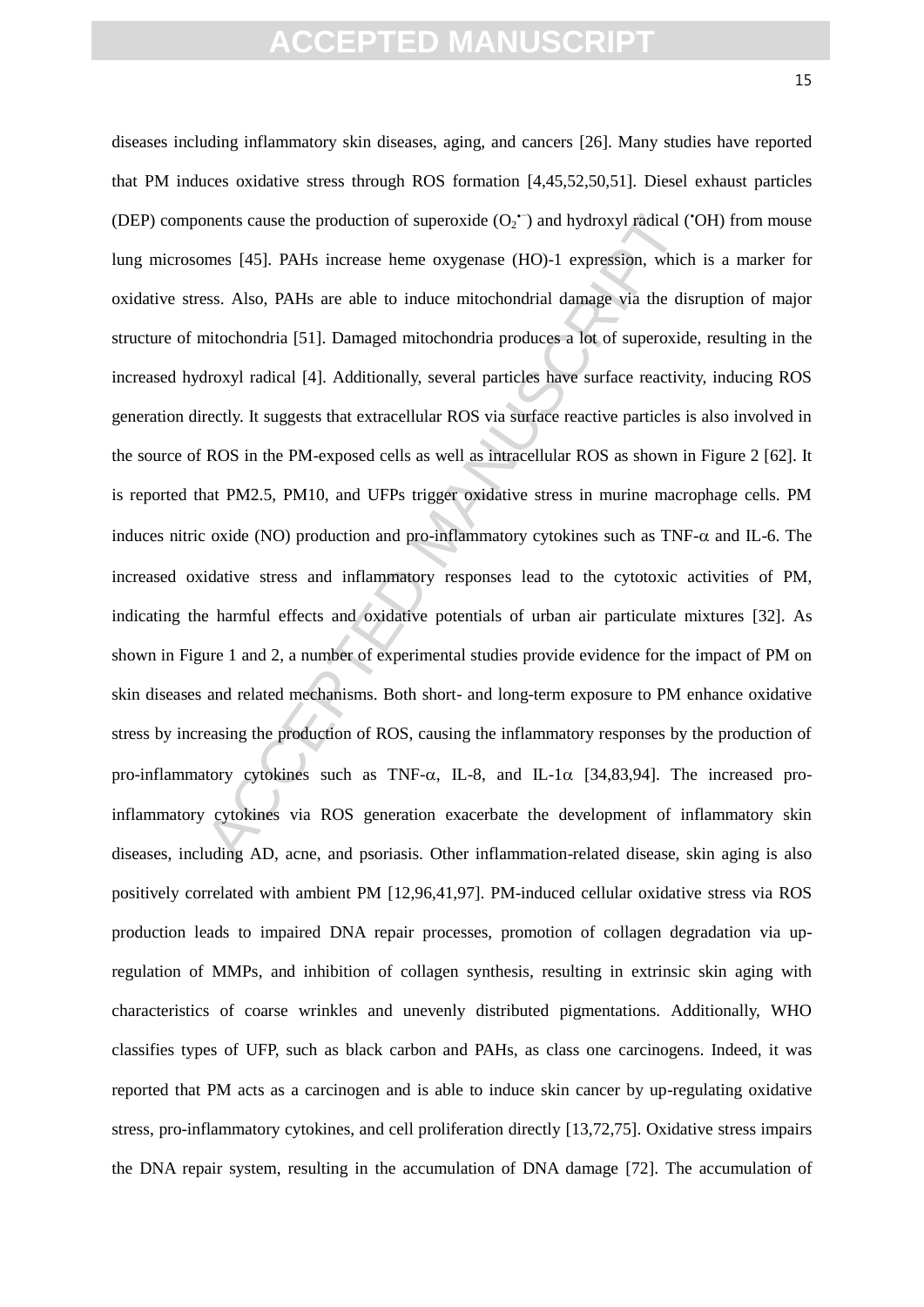ncreased skin diseases like skin cancer and aging [72]. It has been a<br>ess promotes the initiation and progression of melanoma, a maligr<br>nutations in melanoma-associated genes such as loss of p16 are invo<br>d melanoma. Loss o DNA damage is significantly higher in the smoking group than in the non-smoking group, indicating that cigarette smoke-induced ROS production modulates the DNA repair capacity in the skin, resulting in increased skin diseases like skin cancer and aging [72]. It has been also reported that oxidative stress promotes the initiation and progression of melanoma, a malignant skin cancer. Especially, mutations in melanoma-associated genes such as loss of p16 are involved in oxidative stress-induced melanoma. Loss of p16 significantly increases ROS production from melanocytes, indicating that oxidative stress acts as an inducer of melanomagenesis [33]. In addition, AGA is also directly affected by cigarette smoke, which is well known as an oxidizing agent [25,78,82]. Incidence of hair loss in the frontal and vertex area is higher in active smokers than in non-smokers, and there are positive correlation between smoking intensity and severe AGA. It has been reported that cigarette smoke-induced alopecia is markedly reduced by the oral administration of the anti-oxidant NAC *in vivo* mouse model, indicating that cigarette smoke is significantly associated with the development and progression of AGA via oxidative stress [15].

#### **3. Conclusion**

PM, including PM10, PM2.5 and UFPs, has been adversely related to human health [39,10]. Many epidemiological studies have shown that the increased ambient PM concentration is highly associated with premature deaths in individuals with cardiovascular and respiratory diseases [39,10]. Based on the severity of PM-associated human health problems, WHO limits the mean concentration of PM in the air. Here, we focused on the human health impacts of PM, especially cutaneous impacts, such as inflammatory skin diseases, skin aging, AGA, and skin cancers. Skin is important as the outermost barrier and first defense immune system for the protection of the human body. Although there is no direct evidence that particles can penetrate into skin, it is reported that the particles can penetrate skin though hair follicles depending on their size [47]. This review shows that PM disrupts skin barrier functions through oxidative stress and pro-inflammatory cytokines. Oxidative stress via excessive ROS production by PM exposure increases pro-inflammatory cytokines, such as  $TNF-\alpha$  and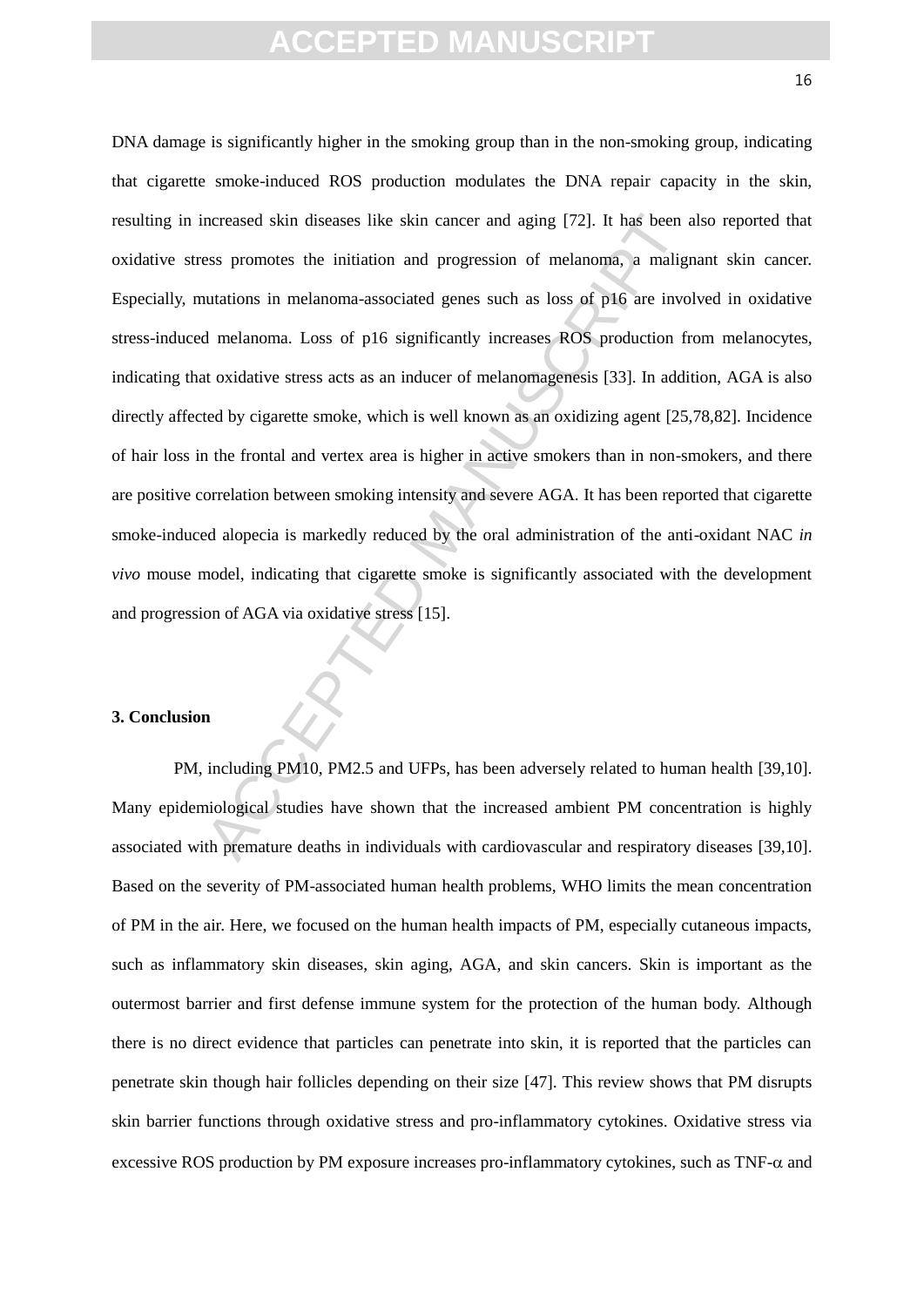s skin aging, and skin cancers. Recent studies suggest that anti-inflamm<br>gs inhibit PM-induced adverse effects (Figure 4) [15,35,30]. Smoke-exemodels exhibit the hair loss and premature grey hair, leading to the<br>wever, smo IL-8, and MMPs, such as MMP-1, -2, and -9, as shown in Figure 3. The increased cytokines and MMPs are involved in the development and exacerbation of skin diseases including inflammatory skin diseases, skin aging, and skin cancers. Recent studies suggest that anti-inflammatory and/or antioxidative drugs inhibit PM-induced adverse effects (Figure 4) [15,35,30]. Smoke-exposed mice in *in vivo* mouse models exhibit the hair loss and premature grey hair, leading to the development of alopecia. However, smoke-induced alopecia areata is inhibited by treatment with antioxidant NAC in drinking water, indicating that the anti-oxidant agent protects the human body from damage induced by exposure to PM [15]. Caffeic acid phenethyl ester, which is an anti-inflammatory and antioxidative agent, significantly decreases PM-induced TNF- $\alpha$  production and ROS production, resulting in decreased inflammation in ear epithelial cells [35]. Dehydroepiandrosterone (DHEA) also has anti-inflammatory and anti-oxidative activities. DHEA inhibits inflammatory responses in endothelial cells induced by PM and nanoparticles by reducing adhesion, proliferation, ROS production, and nitrite production [30]. We previously demonstrated that erythroid differentiation regulator 1 (Erdr1) is negatively regulated by pro-inflammatory cytokine IL-18, suggesting that Erdr1 may exert anti-inflammatory effects in contrast to the pro-inflammatory effect of IL-18 [37,36]. Erdr1 plays an important role in cancer progression due to its suppression of tumor cell migration and metastasis in melanoma and gastric cancer. Due to the anti-inflammatory and anti-cancer activities of Erdr1, we suggest that Erdr1 may be involved in the defense mechanisms against PM-induced inflammation.

Overall, PM promotes the development and exacerbation of various skin diseases. A few epidemiological studies suggest that increased PM concentration is not correlated with skin diseases; however, many reports suggest that there is a strong indication for the positive correlation between PM concentration and the incidence of various skin diseases. Therefore, more epidemiological and additional experimental studies are required to investigate the related mechanisms of PM-induced skin diseases.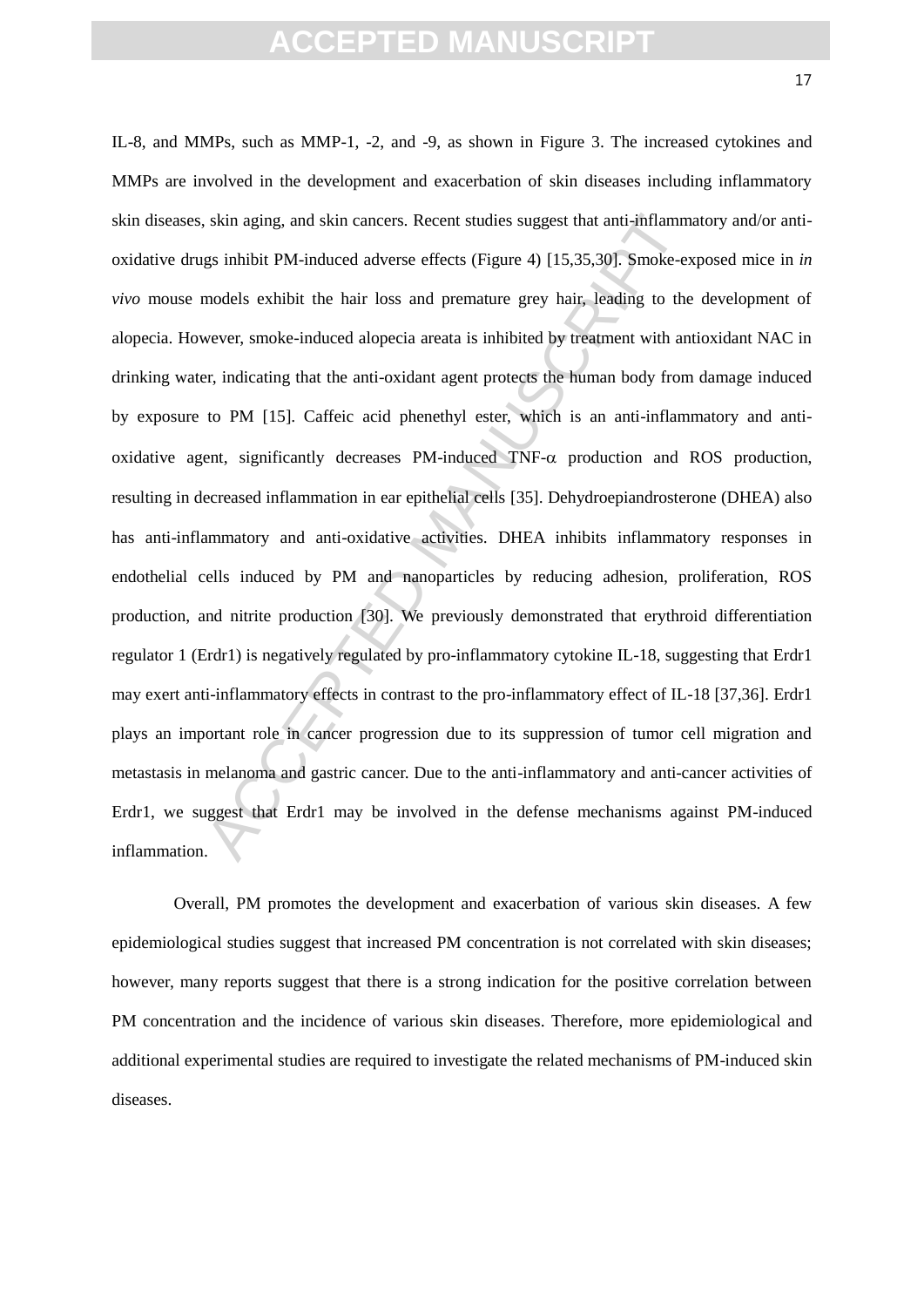**Acknowledgements:** This research was supported by Basic Science Research Program through the National Research Foundation of Korea (NRF) funded by the Ministry of Education, Science and Technology (2012R1A2A2A02046972).

**Conflict of Interest Disclosure:** The authors declare that they have no conflict of interest.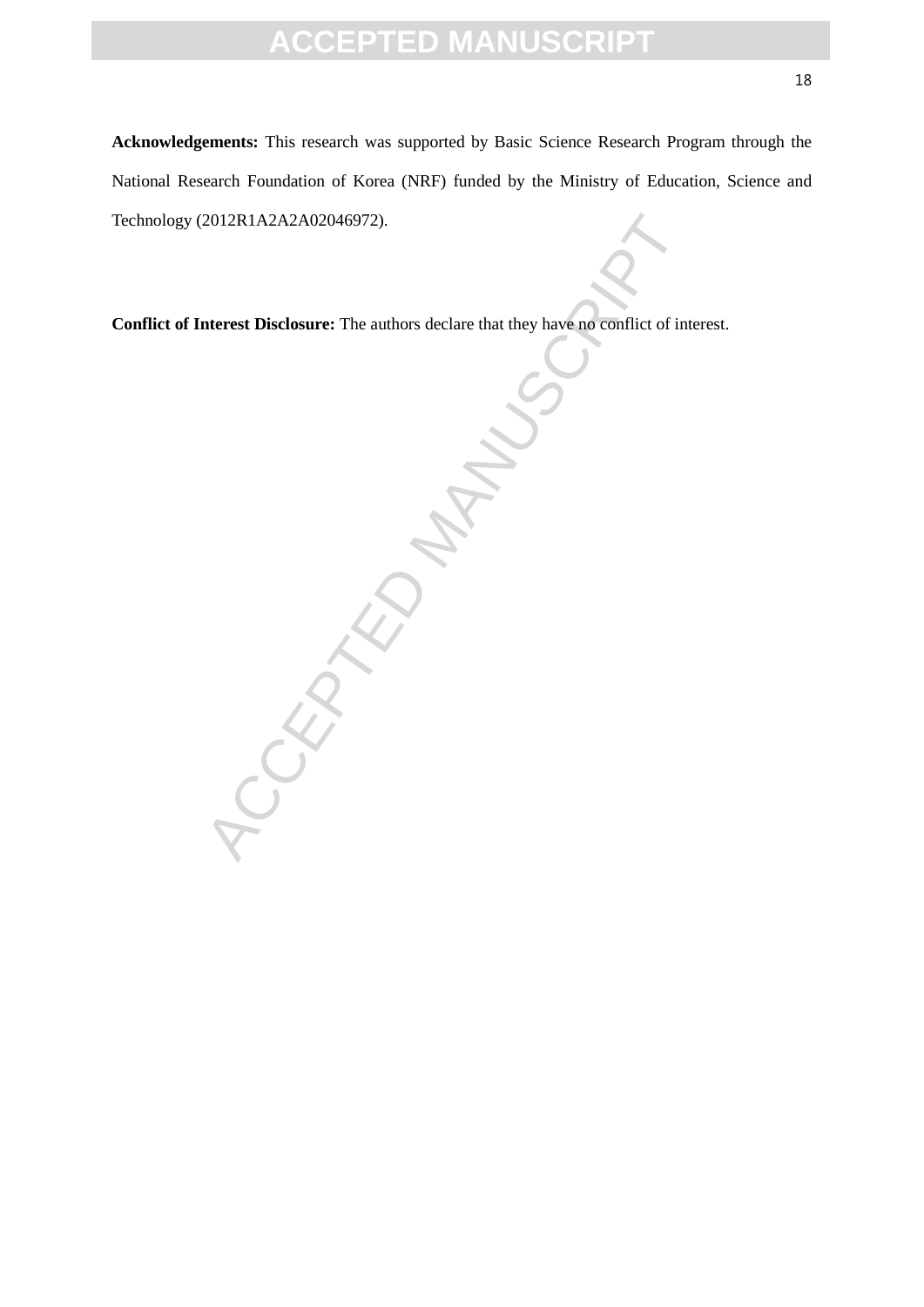#### FPTFD MANUS

#### **References**

- [1] H. S. Abd El All, N. S. Shoukry, R. A. El Maged, M. M. Ayada, Immunohistochemical expression of interleukin 8 in skin biopsies from patients with inflammatory acne vulgaris, Diagn Pathol 2 (2007) 4.
- [2] S. Adami, A. Cavani, F. Rossi, G. Girolomoni, The role of interleukin-17A in psoriatic disease, BioDrugs 28 (2014) 487-497.
- [3] P. J. Anderson, J. D. Wilson, F. C. Hiller, Respiratory tract deposition of ultrafine particles in subjects with obstructive or restrictive lung disease, Chest 97 (1990) 1115-1120.
- erleukin 8 in skin biopsies from patients with inflammatory acne vulga<br>
07) 4.<br>
i, A. Cavani, F. Rossi, G. Girolomoni, The role of interleukin-17A in<br>
rugs 28 (2014) 487-497.<br>
lerson, J. D. Wilson, F. C. Hiller, Respirator [4] T. Arimoto, T. Yoshikawa, H. Takano, M. Kohno, Generation of reactive oxygen species and 8 hydroxy-2'-deoxyguanosine formation from diesel exhaust particle components in L1210 cells, Jpn J Pharmacol 80 (1999) 49-54.
- [5] P. D. Arkwright, C. Motala, H. Subramanian, J. Spergel, L. C. Schneider, A. Wollenberg et al., Management of difficult-to-treat atopic dermatitis, J Allergy Clin Immunol Pract 1 (2013) 142-151.
- [6] A. Ascenso, H. C. Marques, Acne in the adult, Mini Rev Med Chem 9 (2009) 1-10.
- [7] U. Blume-Peytavi, A. Blumeyer, A. Tosti, A. Finner, V. Marmol, M. Trakatelli et al., S1 guideline for diagnostic evaluation in androgenetic alopecia in men, women and adolescents, Br J Dermatol 164 (2011) 5-15.
- [8] P. Boffetta, N. Jourenkova, P. Gustavsson, Cancer risk from occupational and environmental exposure to polycyclic aromatic hydrocarbons, Cancer Causes Control 8 (1997) 444-472.
- [9] R. Bronaugh, H. Maibach, Percutaneous Absorption: Drugs-Cosmetics-Mechanisms-Methodology, fourth ed., Taylor & Francis Group, Boca Raton, 2005.
- [10] R. D. Brook, S. Rajagopalan, C. A. Pope, 3rd, J. R. Brook, A. Bhatnagar, A. V. Diez-Roux et al., Particulate matter air pollution and cardiovascular disease: An update to the scientific statement from the American Heart Association, Circulation 121 (2010) 2331-2378.
- [11] H. Choi, J. Spengler, Source attribution of personal exposure to airborne polycyclic aromatic hydrocarbon mixture using concurrent personal, indoor, and outdoor measurements, Environ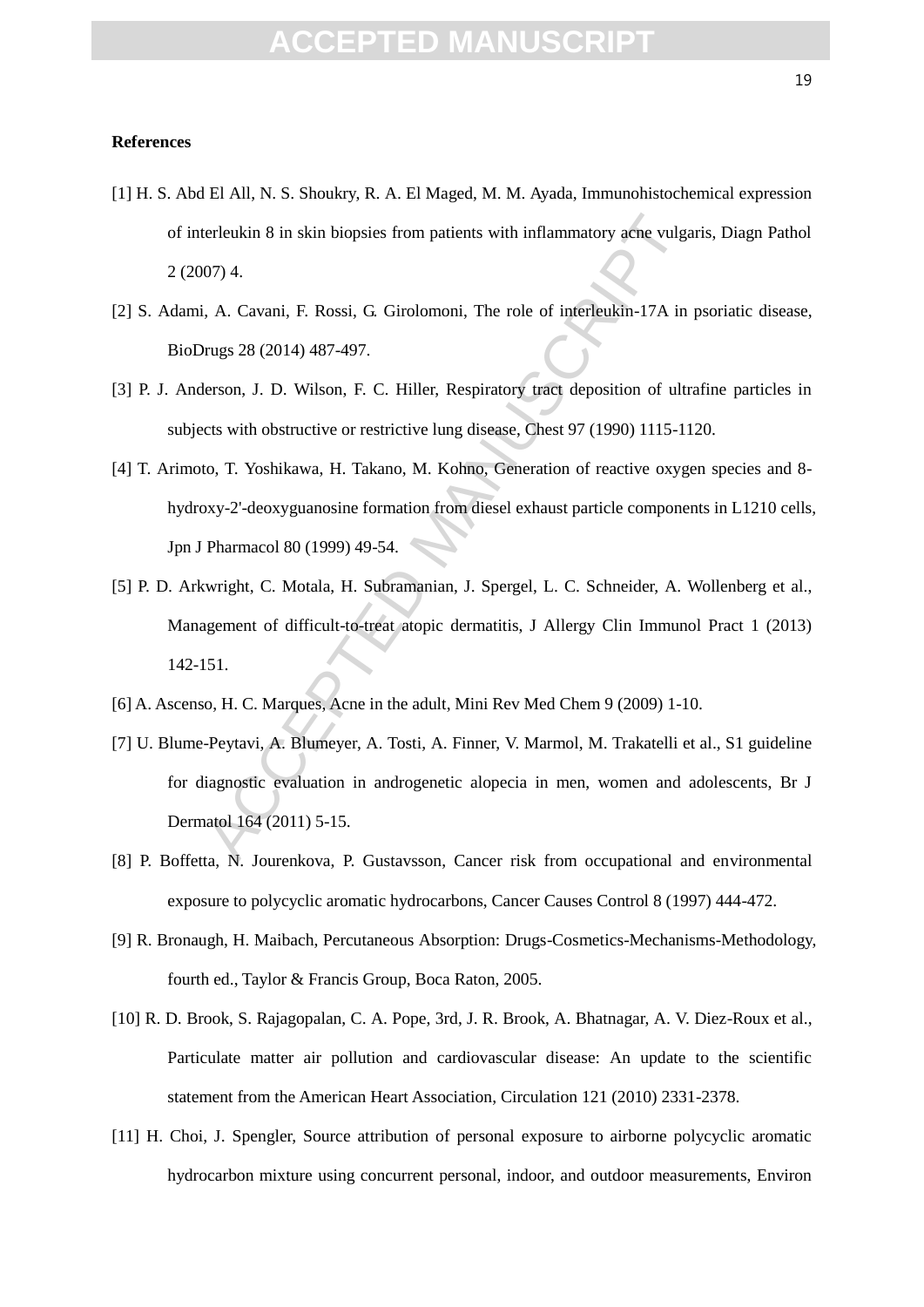Int 63 (2014) 173-181.

- [12] D. H. Chou, W. Lee, C. A. McCulloch, TNF-alpha inactivation of collagen receptors: implications for fibroblast function and fibrosis, J Immunol 156 (1996) 4354-4362.
- [13] J. P. Coppe, M. Boysen, C. H. Sun, B. J. Wong, M. K. Kang, N. H. Park et al., A role for fibroblasts in mediating the effects of tobacco-induced epithelial cell growth and invasion, Mol Cancer Res 6 (2008) 1085-1098.
- [14] G. M. Curtin, M. Hanausek, Z. Walaszek, A. T. Mosberg, T. J. Slaga, Short-term in vitro and in vivo analyses for assessing the tumor-promoting potentials of cigarette smoke condensates, Toxicol Sci 81 (2004) 14-25.
- [15] F. D'Agostini, R. Balansky, C. Pesce, P. Fiallo, R. A. Lubet, G. J. Kelloff et al., Induction of alopecia in mice exposed to cigarette smoke, Toxicol Lett 114 (2000) 117-123.
- [16] D. W. Dockery, Health effects of particulate air pollution, Ann Epidemiol 19 (2009) 257-263.
- [17] D. W. Dockery, C. A. Pope, 3rd, X. Xu, J. D. Spengler, J. H. Ware, M. E. Fay et al., An association between air pollution and mortality in six U.S. cities, N Engl J Med 329 (1993) 1753-1759.
- cations for fibroblast function and fibrosis, J Immunol 156 (1996) 4354<br>ppe, M. Boysen, C. H. Sun, B. J. Wong, M. K. Kang, N. H. Park<br>blasts in mediating the effects of tobacco-induced epithelial cell grov<br>Cancer Res 6 (20 [18] B. Eberlein-Konig, B. Przybilla, P. Kuhnl, J. Pechak, I. Gebefugi, J. Kleinschmidt et al., Influence of airborne nitrogen dioxide or formaldehyde on parameters of skin function and cellular activation in patients with atopic eczema and control subjects, J Allergy Clin Immunol 101 (1998) 141-143.
- [19] S. E. Eftim, J. M. Samet, H. Janes, A. McDermott, F. Dominici, Fine particulate matter and mortality: a comparison of the six cities and American Cancer Society cohorts with a medicare cohort, Epidemiology 19 (2008) 209-216.
- [20] M. A. Farage, K. W. Miller, P. Elsner, H. I. Maibach, Characteristics of the Aging Skin, Adv Wound Care (New Rochelle) 2 (2013) 5-10.
- [21] A. Faurschou, Role of tumor necrosis factor-alpha in the regulation of keratinocyte cell cycle and DNA repair after ultraviolet-B radiation, Dan Med Bull 57 (2010) B4179.
- [22] C. Flohr, J. Mann, New approaches to the prevention of childhood atopic dermatitis, Allergy 69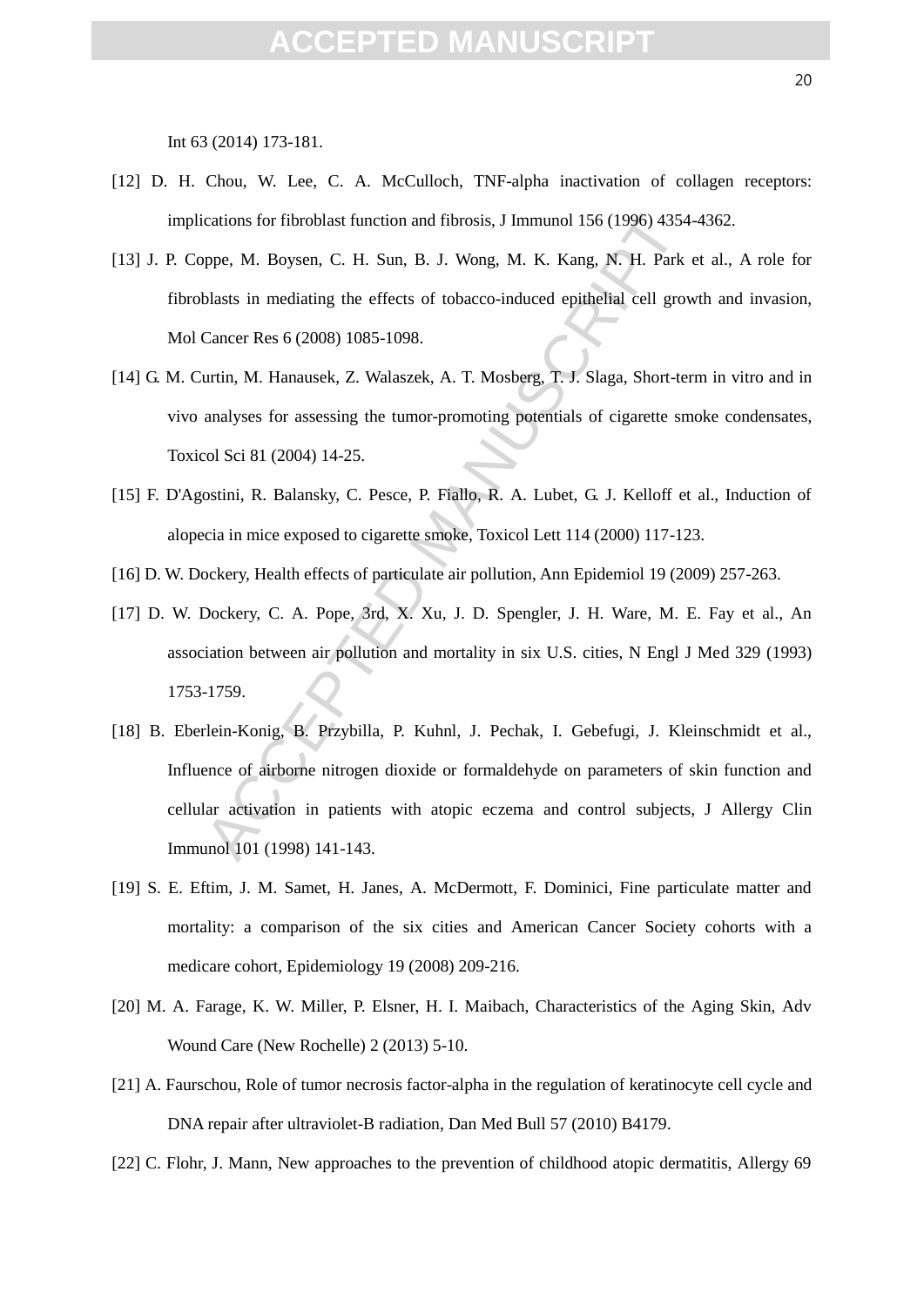(2014) 56-61.

- [23] U. Franck, S. Odeh, A. Wiedensohler, B. Wehner, O. Herbarth, The effect of particle size on cardiovascular disorders--the smaller the worse, Sci Total Environ 409 (2011) 4217-4221.
- [24] M. Fuentes, H. R. Song, S. K. Ghosh, D. M. Holland, J. M. Davis, Spatial association between speciated fine particles and mortality, Biometrics 62 (2006) 855-863.
- [25] J. Gatherwright, M. T. Liu, B. Amirlak, C. Gliniak, A. Totonchi, B. Guyuron, The contribution of endogenous and exogenous factors to male alopecia: a study of identical twins, Plast Reconstr Surg 131 (2013) 794e-801e.
- [26] A. Godic, B. Poljsak, M. Adamic, R. Dahmane, The role of antioxidants in skin cancer prevention and treatment, Oxid Med Cell Longev 2014 (2014) 860479.
- [27] M. Guarnieri, J. R. Balmes, Outdoor air pollution and asthma, Lancet 383 (2014) 1581-1592.
- [28] M. R. Heal, P. Kumar, R. M. Harrison, Particles, air quality, policy and health, Chem Soc Rev 41 (2012) 6606-6630.
- ovascular disorders--the smaller the worse, Sci Total Environ 409 (2011<br>ttes, H. R. Song, S. K. Ghosh, D. M. Holland, J. M. Davis, Spatial ass<br>ated fine particles and mortality, Biometrics 62 (2006) 855-863.<br>twright, M. T. [29] R. B. Hetland, F. R. Cassee, M. Lag, M. Refsnes, E. Dybing, P. E. Schwarze, Cytokine release from alveolar macrophages exposed to ambient particulate matter: heterogeneity in relation to size, city and season, Part Fibre Toxicol 2 (2005) 4.
- [30] E. Huerta-Garcia, A. Montiel-Davalos, E. Alfaro-Moreno, G. Gutierrez-Iglesias, R. Lopez-Marure, Dehydroepiandrosterone protects endothelial cells against inflammatory events induced by urban particulate matter and titanium dioxide nanoparticles, Biomed Res Int 2013 (2013) 382058.
- [31] A. Izzotti, C. Cartiglia, M. Longobardi, R. M. Balansky, F. D'Agostini, R. A. Lubet et al., Alterations of gene expression in skin and lung of mice exposed to light and cigarette smoke, FASEB J 18 (2004) 1559-1561.
- [32] P. I. Jalava, R. O. Salonen, A. S. Pennanen, M. S. Happo, P. Penttinen, A. I. Halinen et al., Effects of solubility of urban air fine and coarse particles on cytotoxic and inflammatory responses in RAW 264.7 macrophage cell line, Toxicol Appl Pharmacol 229 (2008) 146-160.
- [33] N. C. Jenkins, T. Liu, P. Cassidy, S. A. Leachman, K. M. Boucher, A. G. Goodson et al., The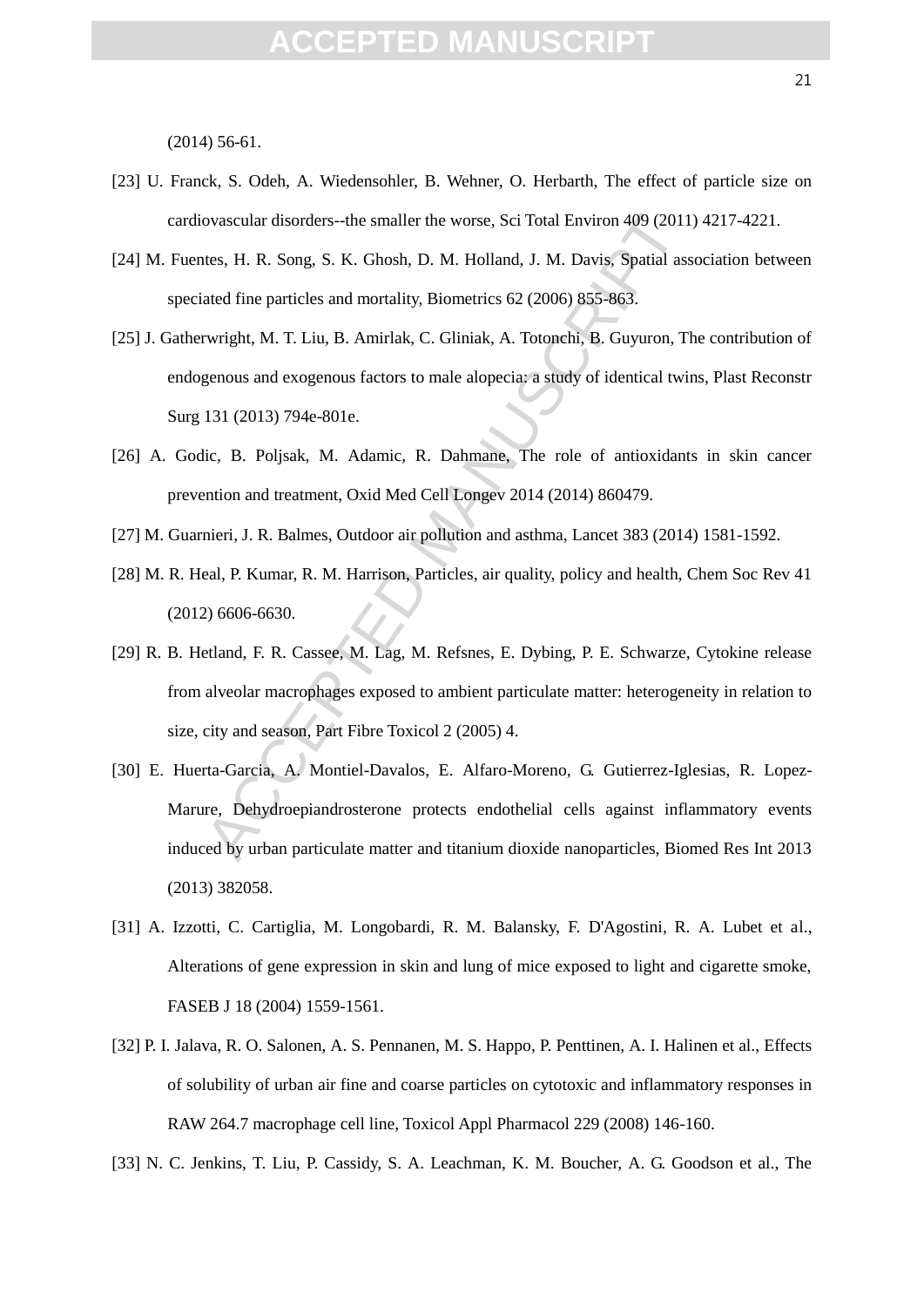p16(INK4A) tumor suppressor regulates cellular oxidative stress, Oncogene 30 (2011) 265- 274.

- [34] S. H. Jeong, J. H. Park, J. N. Kim, Y. H. Park, S. Y. Shin, Y. H. Lee et al., Up-regulation of TNFalpha secretion by cigarette smoke is mediated by Egr-1 in HaCaT human keratinocytes, Exp Dermatol 19 (2010) e206-212.
- [35] S. Y. Jo, N. Lee, S. M. Hong, H. H. Jung, S. W. Chae, Caffeic acid phenethyl ester inhibits diesel exhaust particle-induced inflammation of human middle ear epithelial cells via NOX4 inhibition, Ann Otol Rhinol Laryngol 122 (2013) 595-600.
- [36] M. K. Jung, Y. K. Houh, S. Ha, Y. Yang, D. Kim, T. S. Kim et al., Recombinant Erdr1 suppresses the migration and invasion ability of human gastric cancer cells, SNU-216, through the JNK pathway, Immunol Lett 150 (2013) 145-151.
- 1. H. Park, J. N. Kim, Y. H. Park, S. Y. Shin, Y. H. Lee et al., Up-re<br>vecretion by cigarette smoke is mediated by Egr-1 in HaCaT human k<br>atol 19 (2010) e206-212.<br>N. Lee, S. M. Hong, H. H. Jung, S. W. Chae, Caffeic acid ph [37] M. K. Jung, Y. Park, S. B. Song, S. Y. Cheon, S. Park, Y. Houh et al., Erythroid differentiation regulator 1, an interleukin 18-regulated gene, acts as a metastasis suppressor in melanoma, J Invest Dermatol 131 (2011) 2096-2104.
- [38] M. Junker, T. Koller, C. Monn, An assessment of indoor air contaminants in buildings with recreational activity, Sci Total Environ 246 (2000) 139-152.
- [39] A. D. Kappos, P. Bruckmann, T. Eikmann, N. Englert, U. Heinrich, P. Hoppe et al., Health effects of particles in ambient air, Int J Hyg Environ Health 207 (2004) 399-407.
- [40] K. D. Kaufman, Androgens and alopecia, Mol Cell Endocrinol 198 (2002) 89-95.
- [41] Y. Kawaguchi, H. Tanaka, T. Okada, H. Konishi, M. Takahashi, M. Ito et al., The effects of ultraviolet A and reactive oxygen species on the mRNA expression of 72-kDa type IV collagenase and its tissue inhibitor in cultured human dermal fibroblasts, Arch Dermatol Res 288 (1996) 39-44.
- [42] H. O. Kim, J. H. Kim, S. I. Cho, B. Y. Chung, I. S. Ahn, C. H. Lee et al., Improvement of atopic dermatitis severity after reducing indoor air pollutants, Ann Dermatol 25 (2013) 292-297.
- [43] J. Kim, E. H. Kim, I. Oh, K. Jung, Y. Han, H. K. Cheong et al., Symptoms of atopic dermatitis are influenced by outdoor air pollution, J Allergy Clin Immunol 132 (2013) 495-498 e491.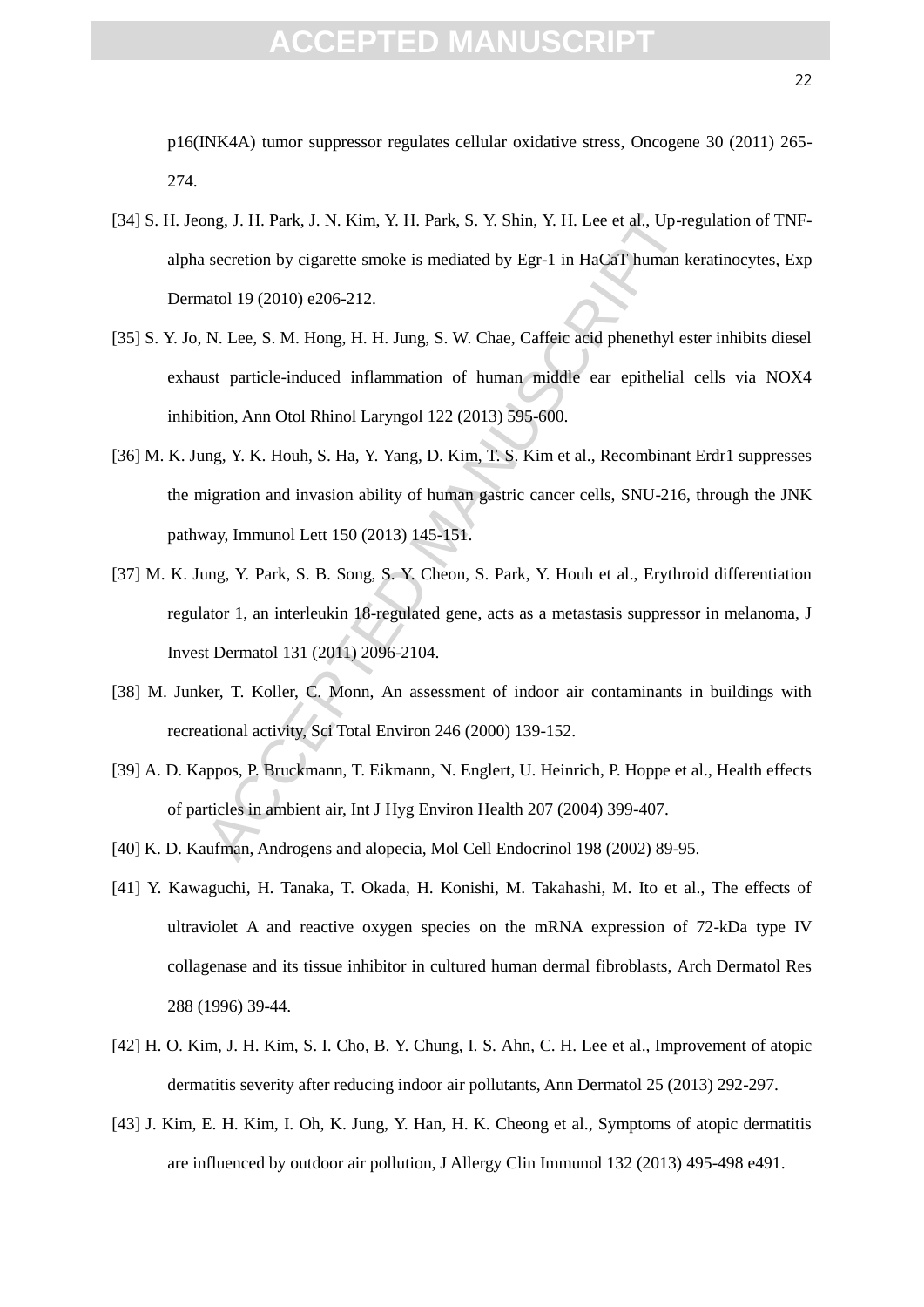- [44] H. Kimata, Exposure to road traffic enhances allergic skin wheal responses and increases plasma neuropeptides and neurotrophins in patients with atopic eczema/dermatitis syndrome, Int J Hyg Environ Health 207 (2004) 45-49.
- Environ Health 207 (2004) 45-49.<br>
agai, T. Arimoto, M. Shinyashiki, N. Shimojo, Y. Nakai, T. Yoshikawa<br>
active oxygen species during interaction of diesel exhaust particle de<br>
PPH-cytochrome P450 reductase and involvement [45] Y. Kumagai, T. Arimoto, M. Shinyashiki, N. Shimojo, Y. Nakai, T. Yoshikawa et al., Generation of reactive oxygen species during interaction of diesel exhaust particle components with NADPH-cytochrome P450 reductase and involvement of the bioactivation in the DNA damage, Free Radic Biol Med 22 (1997) 479-487.
- [46] M. H. Kwack, J. S. Ahn, M. K. Kim, J. C. Kim, Y. K. Sung, Dihydrotestosterone-inducible IL-6 inhibits elongation of human hair shafts by suppressing matrix cell proliferation and promotes regression of hair follicles in mice, J Invest Dermatol 132 (2012) 43-49.
- [47] J. Lademann, H. Schaefer, N. Otberg, A. Teichmann, U. Blume-Peytavi, W. Sterry, [Penetration of microparticles into human skin], Hautarzt 55 (2004) 1117-1119.
- [48] R. K. Larsen, 3rd, J. E. Baker, Source apportionment of polycyclic aromatic hydrocarbons in the urban atmosphere: a comparison of three methods, Environ Sci Technol 37 (2003) 1873-1881.
- [49] J. K. Lee, S. H. Ko, S. K. Ye, M. H. Chung, 8-Oxo-2'-deoxyguanosine ameliorates UVB-induced skin damage in hairless mice by scavenging reactive oxygen species and inhibiting MMP expression, J Dermatol Sci 70 (2013) 49-57.
- [50] N. Li, M. Hao, R. F. Phalen, W. C. Hinds, A. E. Nel, Particulate air pollutants and asthma. A paradigm for the role of oxidative stress in PM-induced adverse health effects, Clin Immunol 109 (2003) 250-265.
- [51] N. Li, C. Sioutas, A. Cho, D. Schmitz, C. Misra, J. Sempf et al., Ultrafine particulate pollutants induce oxidative stress and mitochondrial damage, Environ Health Perspect 111 (2003) 455- 460.
- [52] N. Li, T. Xia, A. E. Nel, The role of oxidative stress in ambient particulate matter-induced lung diseases and its implications in the toxicity of engineered nanoparticles, Free Radic Biol Med 44 (2008) 1689-1699.
- [53] W. H. Li, A. Pappas, L. Zhang, E. Ruvolo, D. Cavender, IL-11, IL-1alpha, IL-6, and TNF-alpha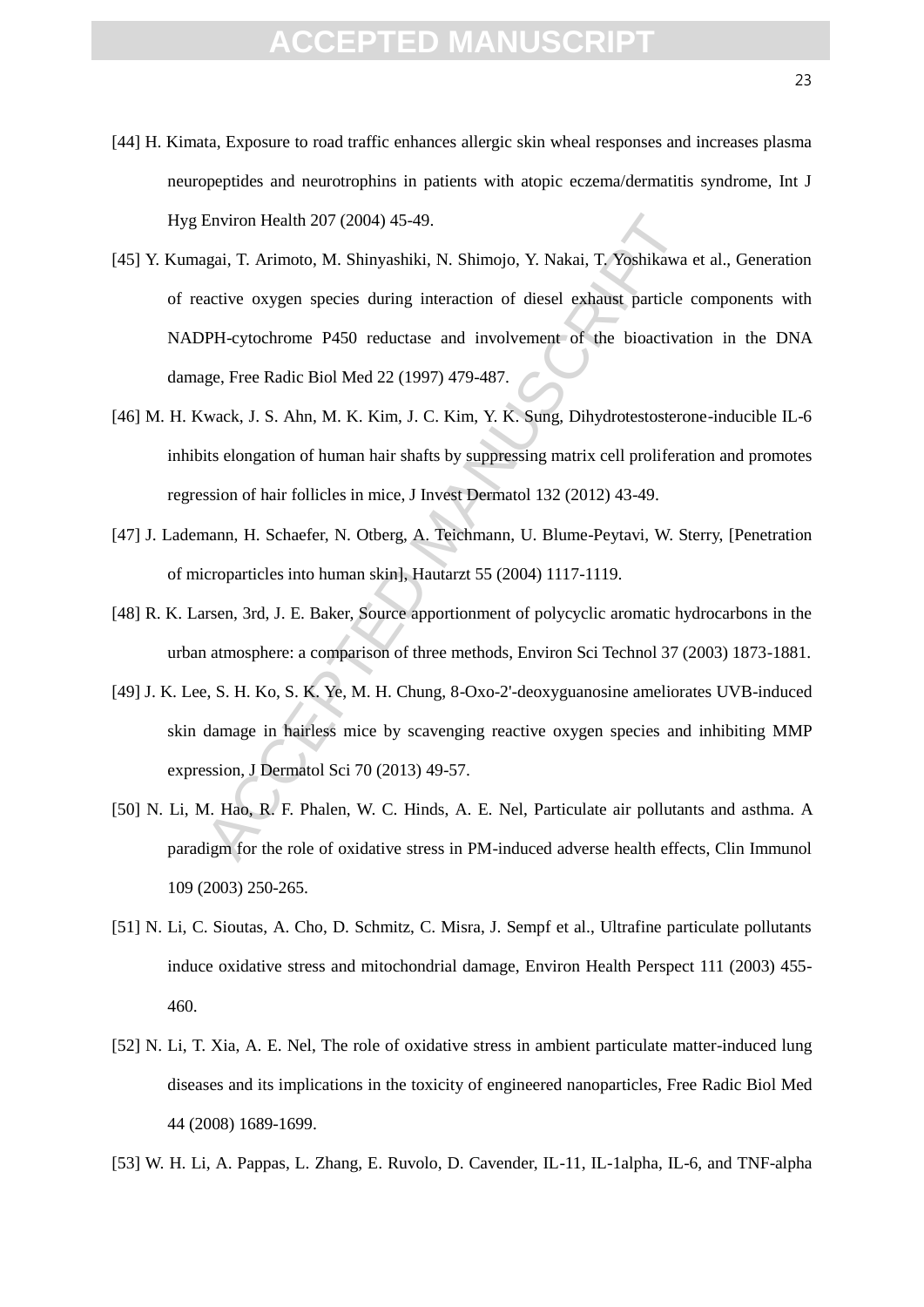are induced by solar radiation in vitro and may be involved in facial subcutaneous fat loss in vivo, J Dermatol Sci 71 (2013) 58-66.

- [54] C. M. Liao, K. C. Chiang, Probabilistic risk assessment for personal exposure to carcinogenic polycyclic aromatic hydrocarbons in Taiwanese temples, Chemosphere 63 (2006) 1610-1619.
- [55] C. Longo, A. Casari, F. Beretti, A. M. Cesinaro, G. Pellacani, Skin aging: in vivo microscopic assessment of epidermal and dermal changes by means of confocal microscopy, J Am Acad Dermatol 68 (2013) e73-82.
- [56] H. Maibach, G. Honari, Applied Dermatotoxicology: Clinical Aspects, first ed., Elsevier, San Diego, 2014.
- [57] B. Marinoni, A. Ceribelli, M. S. Massarotti, C. Selmi, The Th17 axis in psoriatic disease: pathogenetic and therapeutic implications, Auto Immun Highlights 5 (2014) 9-19.
- [58] Y. Matsumoto, F. Ide, R. Kishi, T. Akutagawa, S. Sakai, M. Nakamura et al., Aryl hydrocarbon receptor plays a significant role in mediating airborne particulate-induced carcinogenesis in mice, Environ Sci Technol 41 (2007) 3775-3780.
- iao, K. C. Chiang, Probabilistic risk assessment for personal exposure<br>yclic aromatic hydrocarbons in Taiwanese temples, Chemosphere 63 (2<br>6, A. Casari, F. Beretti, A. M. Cesinaro, G. Pellacani, Skin aging: in<br>sment of epi [59] V. Morgenstern, A. Zutavern, J. Cyrys, I. Brockow, S. Koletzko, U. Kramer et al., Atopic diseases, allergic sensitization, and exposure to traffic-related air pollution in children, Am J Respir Crit Care Med 177 (2008) 1331-1337.
- [60] M. Nakamura, A. Morita, S. Seite, T. Haarmann-Stemmann, S. Grether-Beck, J. Krutmann, Environment-induced lentigines: formation of solar lentigines beyond ultraviolet radiation, Exp Dermatol 24 (2015) 407-411.
- [61] O. T. Norwood, Male pattern baldness: classification and incidence, South Med J 68 (1975) 1359-1365.
- [62] J. Ovrevik, M. Refsnes, M. Lag, J. A. Holme, P. E. Schwarze, Activation of Proinflammatory Responses in Cells of the Airway Mucosa by Particulate Matter: Oxidant- and Non-Oxidant-Mediated Triggering Mechanisms, Biomolecules 5 (2015) 1399-1440.
- [63] D. M. Palmer, J. S. Kitchin, Oxidative damage, skin aging, antioxidants and a novel antioxidant rating system, J Drugs Dermatol 9 (2010) 11-15.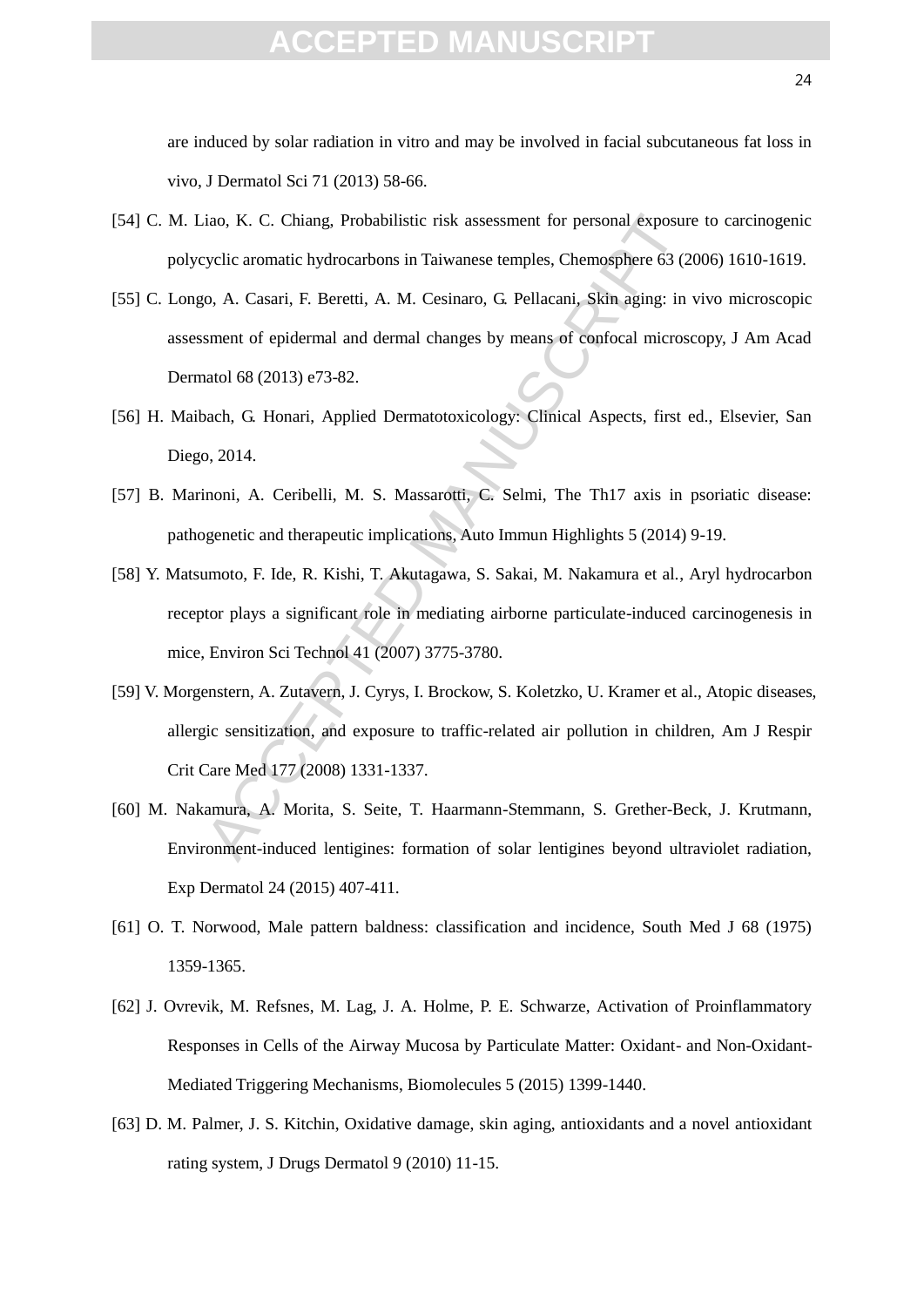- [64] P. Pavlou, M. Rallis, G. Deliconstantinos, G. Papaioannou, S. A. Grando, In-vivo data on the influence of tobacco smoke and UV light on murine skin, Toxicol Ind Health 25 (2009) 231- 239.
- [65] D. Peden, C. E. Reed, Environmental and occupational allergies, J Allergy Clin Immunol 125 (2010) S150-160.
- [66] B. Poljsak, R. G. Dahmane, A. Godic, Intrinsic skin aging: the role of oxidative stress, Acta Dermatovenerol Alp Pannonica Adriat 21 (2012) 33-36.
- [67] C. A. Pope, 3rd, R. T. Burnett, M. J. Thun, E. E. Calle, D. Krewski, K. Ito et al., Lung cancer, cardiopulmonary mortality, and long-term exposure to fine particulate air pollution, JAMA 287 (2002) 1132-1141.
- [68] R. Puntoni, M. Ceppi, V. Gennaro, D. Ugolini, M. Puntoni, G. La Manna et al., Occupational exposure to carbon black and risk of cancer, Cancer Causes Control 15 (2004) 511-516.
- [69] A. Rodgman, C. J. Smith, T. A. Perfetti, The composition of cigarette smoke: a retrospective, with emphasis on polycyclic components, Hum Exp Toxicol 19 (2000) 573-595.
- [70] J. M. Samet, F. Dominici, F. C. Curriero, I. Coursac, S. L. Zeger, Fine particulate air pollution and mortality in 20 U.S. cities, 1987-1994, N Engl J Med 343 (2000) 1742-1749.
- n, C. E. Reed, Environmental and occupational allergies, J Allergy C<br>
2018 (18) S150-160.<br>
2018 (ak, R. G. Dahmane, A. Godic, Intrinsic skin aging: the role of oxidiato<br>
2018 (ak) and the paramonica Adriat 21 (2012) 33-36. [71] Y. Sanchez-Perez, Y. I. Chirino, A. R. Osornio-Vargas, L. A. Herrera, R. Morales-Barcenas, A. Lopez-Saavedra et al., Cytoplasmic p21(CIP1/WAF1), ERK1/2 activation, and cytoskeletal remodeling are associated with the senescence-like phenotype after airborne particulate matter (PM(10)) exposure in lung cells, Toxicol Lett 225 (2014) 12-19.
- [72] S. Sauvaigo, M. Bonnet-Duquennoy, F. Odin, F. Hazane-Puch, N. Lachmann, F. Bonte et al., DNA repair capacities of cutaneous fibroblasts: effect of sun exposure, age and smoking on response to an acute oxidative stress, Br J Dermatol 157 (2007) 26-32.
- [73] M. Schieber, N. S. Chandel, ROS function in redox signaling and oxidative stress, Curr Biol 24 (2014) R453-462.
- [74] R. Schmitz, K. Atzpodien, M. Schlaud, Prevalence and risk factors of atopic diseases in German children and adolescents, Pediatr Allergy Immunol 23 (2012) 716-723.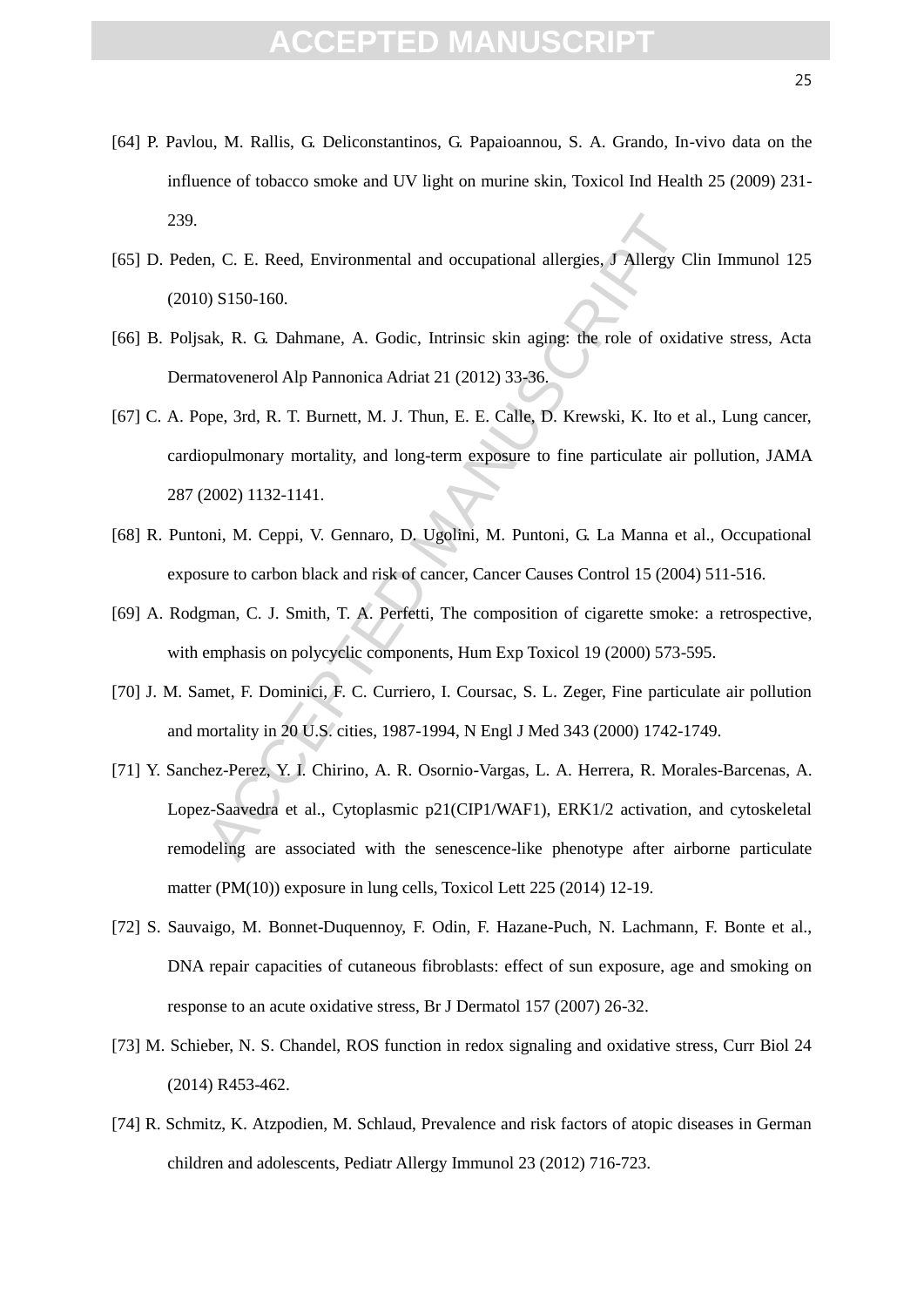- [75] L. K. Siddens, A. Larkin, S. K. Krueger, C. A. Bradfield, K. M. Waters, S. C. Tilton et al., Polycyclic aromatic hydrocarbons as skin carcinogens: comparison of benzo[a]pyrene, dibenzo[def,p]chrysene and three environmental mixtures in the FVB/N mouse, Toxicol Appl Pharmacol 264 (2012) 377-386.
- izoldef, plchrysene and three environmental mixtures in the FVB/N mot<br>macol 264 (2012) 377-386.<br>ong, M. Song, H. S. Choi, Y. J. Kim, Y. K. Park, J. C. Ryu, Identifica<br>tures predicting the carcinogenicity of polycyclic arom [76] M. K. Song, M. Song, H. S. Choi, Y. J. Kim, Y. K. Park, J. C. Ryu, Identification of molecular signatures predicting the carcinogenicity of polycyclic aromatic hydrocarbons (PAHs), Toxicol Lett 212 (2012) 18-28.
- [77] S. Song, K. Lee, Y. M. Lee, J. H. Lee, S. I. Lee, S. D. Yu et al., Acute health effects of urban fine and ultrafine particles on children with atopic dermatitis, Environ Res 111 (2011) 394-399.
- [78] L. H. Su, T. H. Chen, Association of androgenetic alopecia with smoking and its prevalence among Asian men: a community-based survey, Arch Dermatol 143 (2007) 1401-1406.
- [79] S. F. Thomsen, C. S. Ulrik, K. O. Kyvik, J. Hjelmborg, L. R. Skadhauge, I. Steffensen et al., Importance of genetic factors in the etiology of atopic dermatitis: a twin study, Allergy Asthma Proc 28 (2007) 535-539.
- [80] G. Tian, Z. Qiao, X. Xu, Characteristics of particulate matter (PM10) and its relationship with meteorological factors during 2001-2012 in Beijing, Environ Pollut 192 (2014) 266-274.
- [81] K. Torii, C. Saito, T. Furuhashi, A. Nishioka, Y. Shintani, K. Kawashima et al., Tobacco smoke is related to Th17 generation with clinical implications for psoriasis patients, Exp Dermatol 20 (2011) 371-373.
- [82] R. M. Trueb, Association between smoking and hair loss: another opportunity for health education against smoking?, Dermatology 206 (2003) 189-191.
- [83] G. Tsuji, M. Takahara, H. Uchi, S. Takeuchi, C. Mitoma, Y. Moroi et al., An environmental contaminant, benzo(a)pyrene, induces oxidative stress-mediated interleukin-8 production in human keratinocytes via the aryl hydrocarbon receptor signaling pathway, J Dermatol Sci 62 (2011) 42-49.
- [84] M. van Voorhis, S. Knopp, W. Julliard, J. H. Fechner, X. Zhang, J. J. Schauer et al., Exposure to atmospheric particulate matter enhances Th17 polarization through the aryl hydrocarbon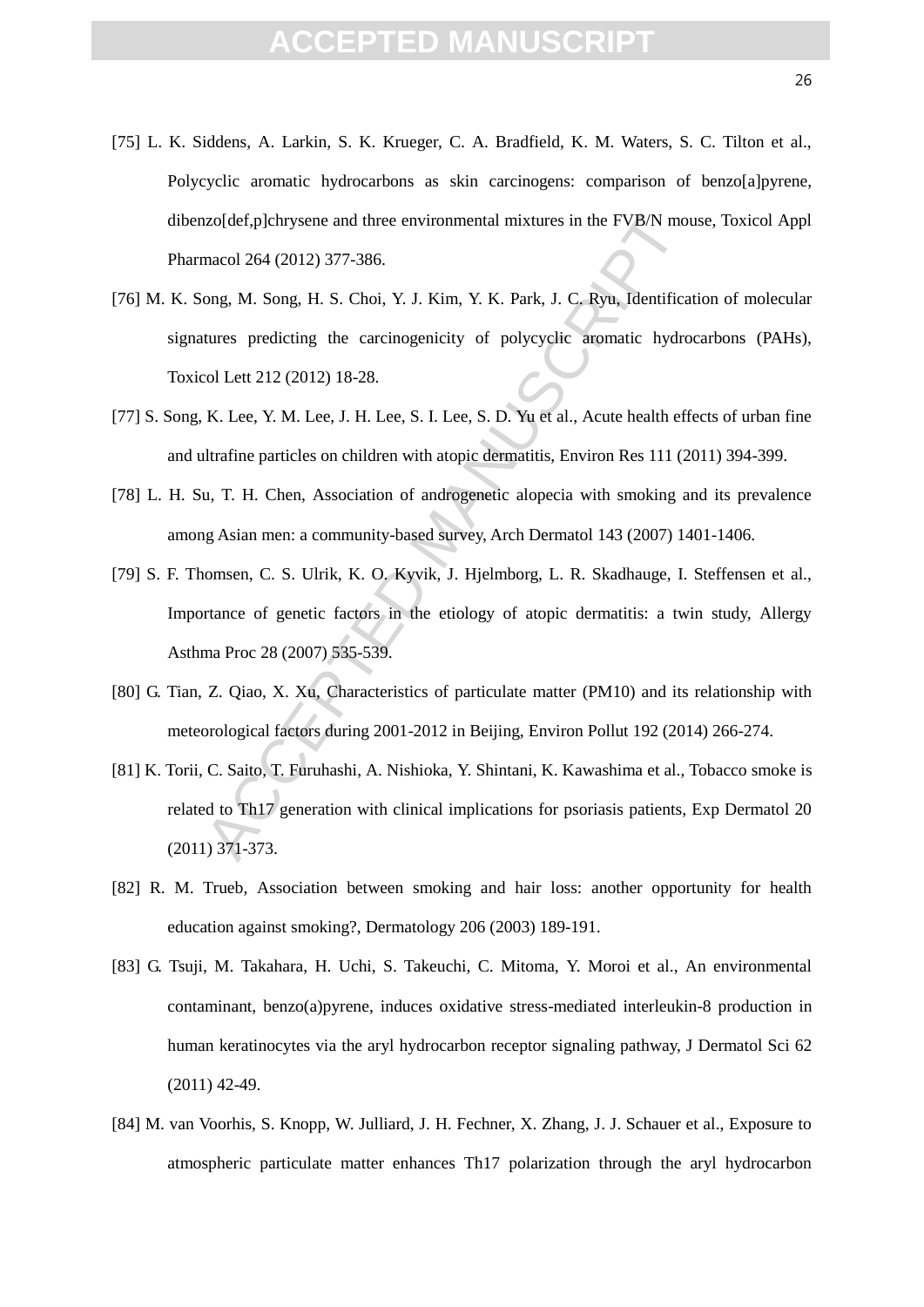#### FPTED MANUS

receptor, PLoS One 8 (2013) e82545.

- [85] A. Vierkotter, J. Krutmann, Environmental influences on skin aging and ethnic-specific manifestations, Dermatoendocrinol 4 (2012) 227-231.
- [86] A. Vierkotter, T. Schikowski, U. Ranft, D. Sugiri, M. Matsui, U. Kramer et al., Airborne particle exposure and extrinsic skin aging, J Invest Dermatol 130 (2010) 2719-2726.
- [87] S. A. Weichenthal, K. Godri-Pollitt, P. J. Villeneuve, PM2.5, oxidant defence and cardiorespiratory health: a review, Environ Health 12 (2013) 40.
- [88] K. Wilhelm, H. Zhai, H. Maibach, Dermatotoxicology, eighth ed., Informa healthcare, Boca Raton, 2012.
- [89] A. M. Wolf, K. Nishimaki, N. Kamimura, S. Ohta, Real-time monitoring of oxidative stress in live mouse skin, J Invest Dermatol 134 (2014) 1701-1709.
- [90] S. Wolter, H. N. Price, Atopic dermatitis, Pediatr Clin North Am 61 (2014) 241-260.
- festations, Dermatoendocrinol 4 (2012) 227-231.<br>
cotter, T. Schikowski, U. Ranft, D. Sugiri, M. Matsui, U. Kramer et al.,<br>
sure and extrinsic skin aging, J Invest Dermatol 130 (2010) 2719-2726.<br>
Weichenthal, K. Godri-Polli [91] J. Wu, T. Tjoa, L. Li, G. Jaimes, R. J. Delfino, Modeling personal particle-bound polycyclic aromatic hydrocarbon (pb-pah) exposure in human subjects in Southern California, Environ Health 11 (2012) 47.
- [92] M. Yaar, M. S. Eller, B. A. Gilchrest, Fifty years of skin aging, J Investig Dermatol Symp Proc 7 (2002) 51-58.
- [93] Y. Yanagi, J. V. Assuncao, L. V. Barrozo, The impact of atmospheric particulate matter on cancer incidence and mortality in the city of Sao Paulo, Brazil, Cad Saude Publica 28 (2012) 1737- 1748.
- [94] Y. S. Yang, H. K. Lim, K. K. Hong, M. K. Shin, J. W. Lee, S. W. Lee et al., Cigarette smokeinduced interleukin-1 alpha may be involved in the pathogenesis of adult acne, Ann Dermatol 26 (2014) 11-16.
- [95] L. Yin, Z. Niu, X. Chen, J. Chen, F. Zhang, L. Xu, Characteristics of water-soluble inorganic ions in PM2.5 and PM 2.5-10 in the coastal urban agglomeration along the Western Taiwan Strait Region, China, Environ Sci Pollut Res Int 21 (2014) 5141-5156.
- [96] U. J. Youn, K. W. Nam, H. S. Kim, G. Choi, W. S. Jeong, M. Y. Lee et al., 3-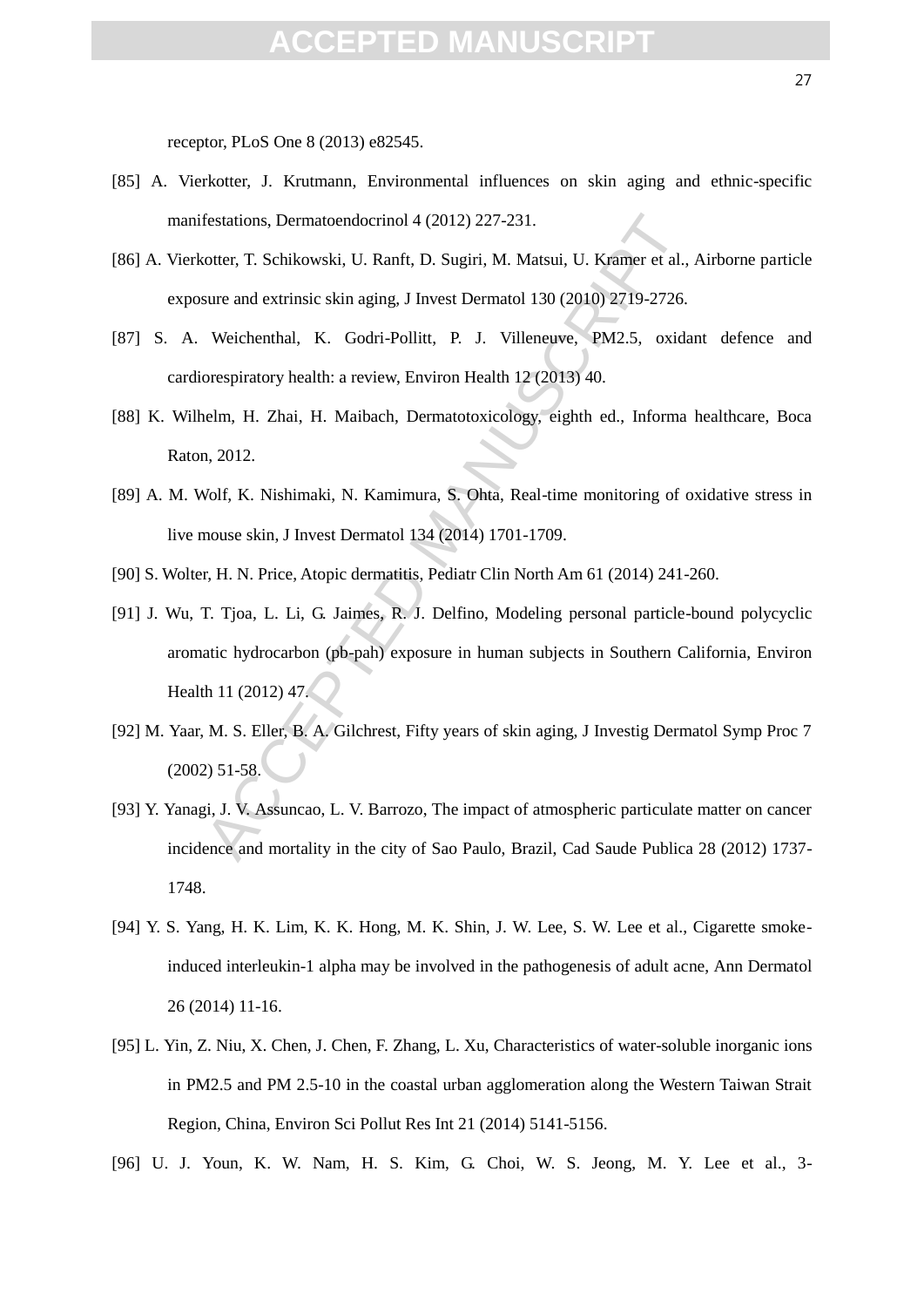Deoxysappanchalcone inhibits tumor necrosis factor-alpha-induced matrix metalloproteinase-9 expression in human keratinocytes through activated protein-1 inhibition and nuclear factorkappa B DNA binding activity, Biol Pharm Bull 34 (2011) 890-893.

- [97] S. P. Yun, S. J. Lee, S. Y. Oh, Y. H. Jung, J. M. Ryu, H. N. Suh et al., Reactive oxygen species induce MMP12-dependent degradation of collagen 5 and fibronectin to promote the motility of human umbilical cord-derived mesenchymal stem cells, Br J Pharmacol 171 (2014) 3283- 3297.
- [98] J. Zhao, N. Harada, K. Okajima, Dihydrotestosterone inhibits hair growth in mice by inhibiting insulin-like growth factor-I production in dermal papillae, Growth Horm IGF Res 21 (2011) 260-267.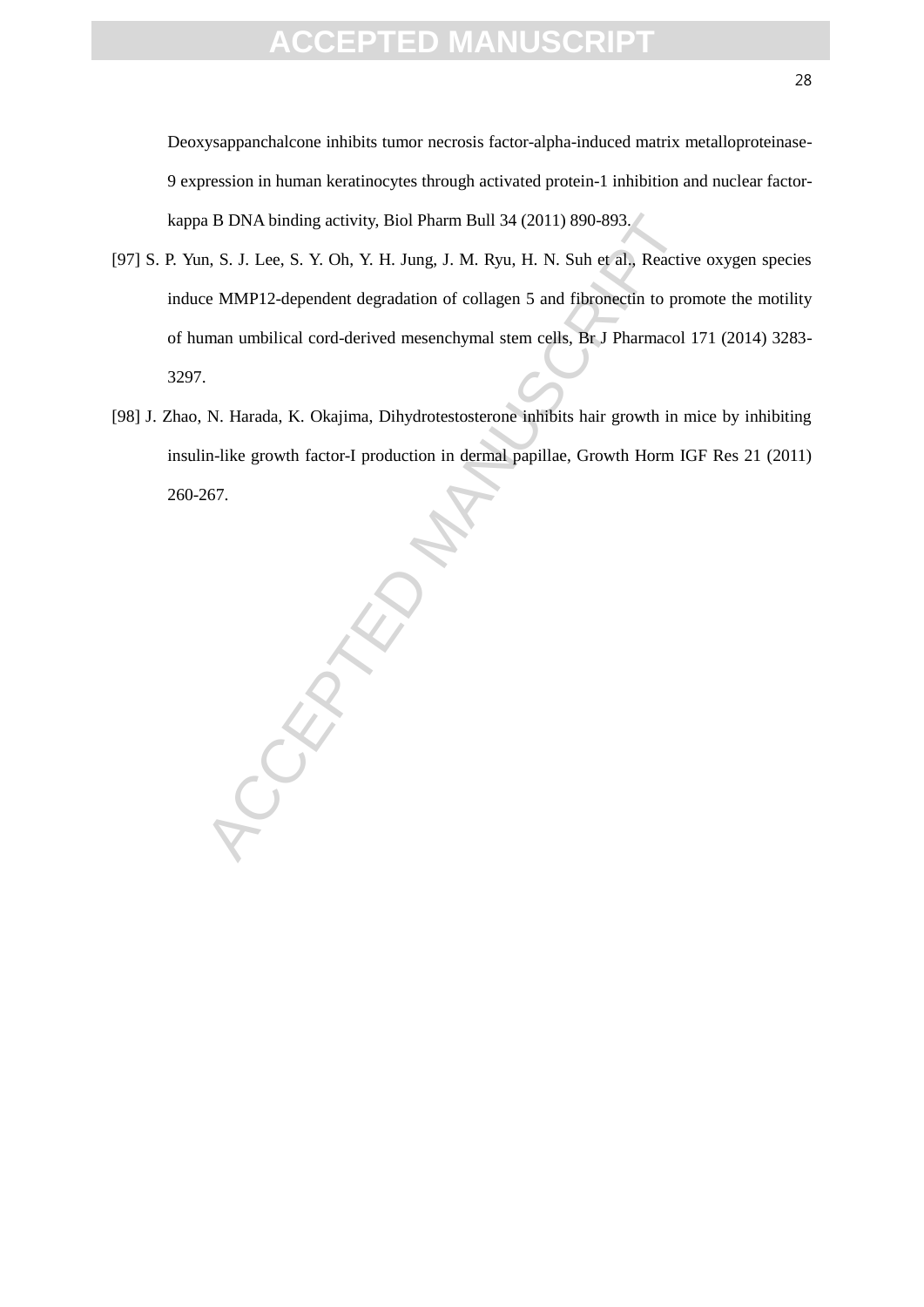### **FPTED MANUS**

Figure 1. PM induces ROS generation and pro-inflammatory cytokines.

(A) Benzo(a)pyrene (BaP) induces pro-inflammatory cytokines, such as TNF- $\alpha$  and IL-8, via ROS generation. BaP binds to AhR, leading to formation BaP-AhR complex. The complex is translocated into the nucleus, and then binds with ARNT, resulting in the activation of CYP1A1 transcription. ROS generated by CYP1A1 stimulates the production of TNF- $\alpha$  and IL-8.

pyrene (BaP) induces pro-inflammatory cytokines, such as TNF- $\alpha$  are and the binds to AhR, leading to formation BaP-AhR complex. The complex and then binds with ARNT, resulting in the activation of CYP1A1 to CYP1A1 stimu (B) Cigarette smoke extract (CSE) triggers  $TNF-\alpha$  production in the keratinocytes through regulation of Egr-1 transcription and nuclear translocation of Egr-1. CSE activates MAPK pathway including ERK1/2, JNK, and p38. The activated ERK1/2 and JNK activates Egr-1 transcription process. In addition, CSE triggers nuclear translocation of Egr-1, leading to the activation of TNF- $\alpha$  transcription. The increased TNF- $\alpha$  by CSE is involved in the various skin diseases, such as inflammatory skin diseases and skin aging.

Figure 2. Molecular mechanisms for PM-induced ROS generation and pro-inflammatory cytokines.

PM including cigarette smoke generates ROS, such as superoxide  $(O_2$ <sup>+</sup>) and hydroxyl radical ('OH), with subsequent cellular oxidative stress. PM induces not only the intracellular ROS formation through the mitochondrial damage and redox cycling, but also the direct formation of ROS through particle surface reactivity. The increased ROS by PM exposure activates MAPK signaling pathway including ERK1/2, JNK, and p38 in the PM-exposed cells. It also induces various transcription factors, such as NF-kB and AP-1. As results of translocation of the activated transcription factors, proinflammatory cytokines and MMPs are synthesized. Especially,  $TNF-\alpha$ , IL-1 $\alpha$ , IL-6, and IL-8 are closely related with inflammatory skin diseases, skin aging, and skin cancers. In addition to proinflammatory cytokine production, various MMPs are produced and activated by ROS generation. Collagens are degraded by MMPs including MMP-1, MMP-2, MMP-3, and MMP-9, resulting in the skin aging. In addition, ROS impairs skin function to repair DNA system, accumulating DNA damage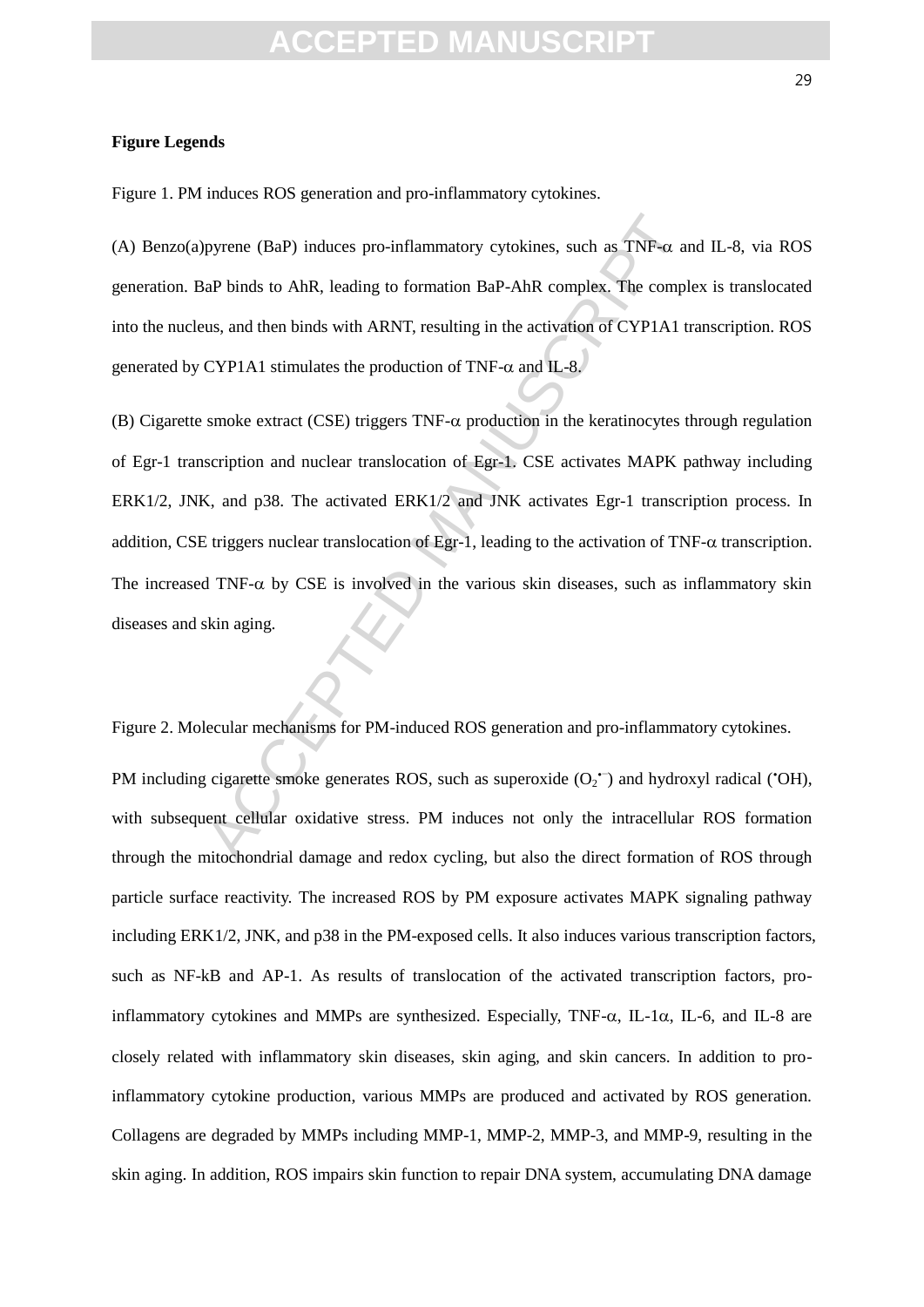resulting in the acceleration of the skin aging.

Figure 3. Airborne particulate extracts are involved in the carcinogenicity, resulting in the induction of squamous cell carcinomas.

borne particulate extracts are involved in the carcinogenicity, resulting in<br>a later correlate extracts do not show a carcinogenic effect on the skin of Ahi<br>incidence of squamous cell carcinoma by airborne particulate extr Airborne particulate extracts do not show a carcinogenic effect on the skin of AhR-deficient mice, however, the incidence of squamous cell carcinoma by airborne particulate extracts is detected in AhR positive mice via CYP1A1 expression, indicating the involvement of AhR in the regulation of PMinduced squamous cell carcinomas.

Figure 4. Therapeutic effects of anti-oxidant and anti-inflammatory drug on particulate matter-induced inflammatory skin diseases.

PM induces oxidative stress and inflammatory reactions, leading to the development and exacerbation of various skin diseases. However, recent studies suggest that anti-inflammatory and anti-oxidative drugs inhibit PM-induced adverse effects and are thus useful as therapeutic agents.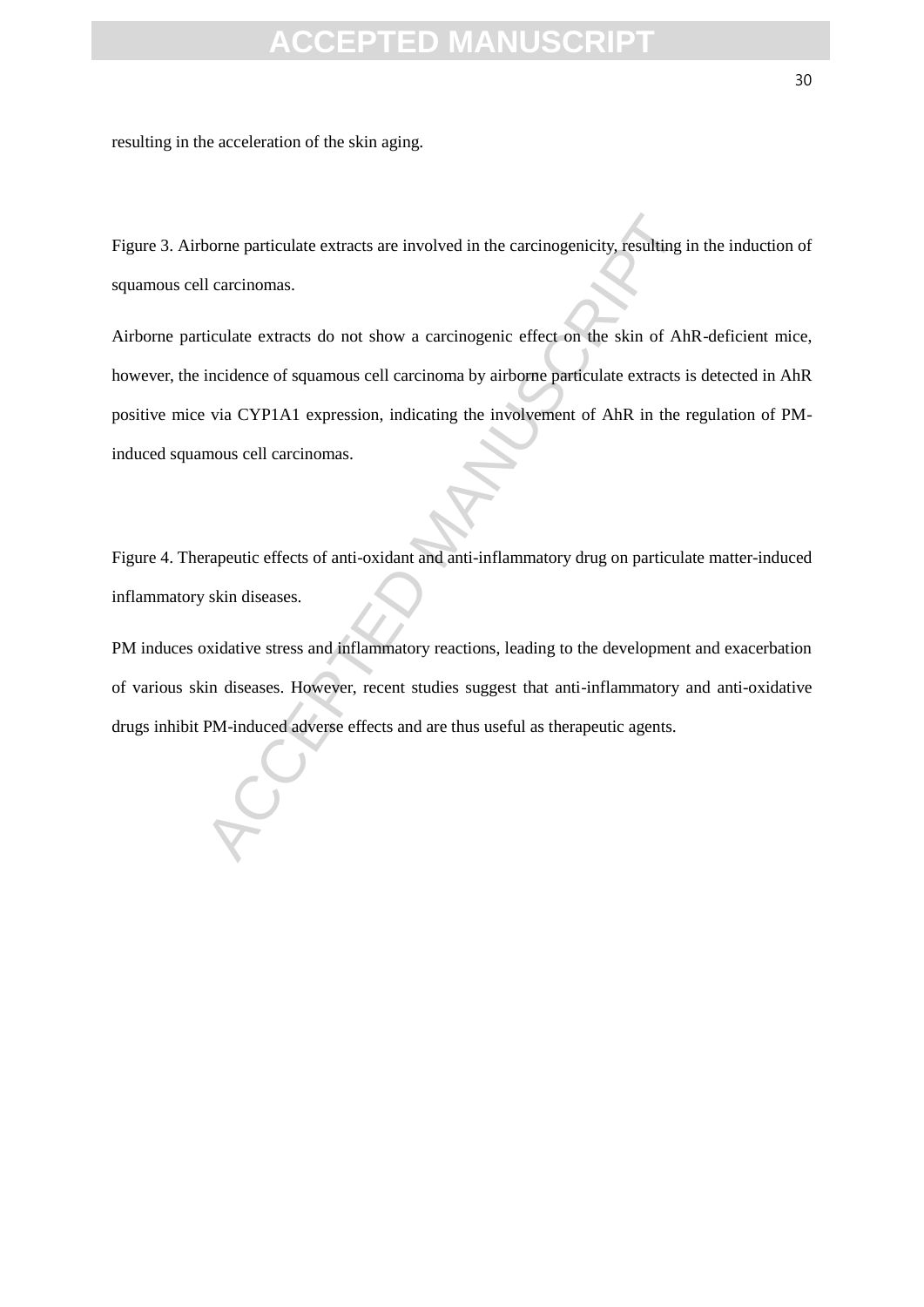

31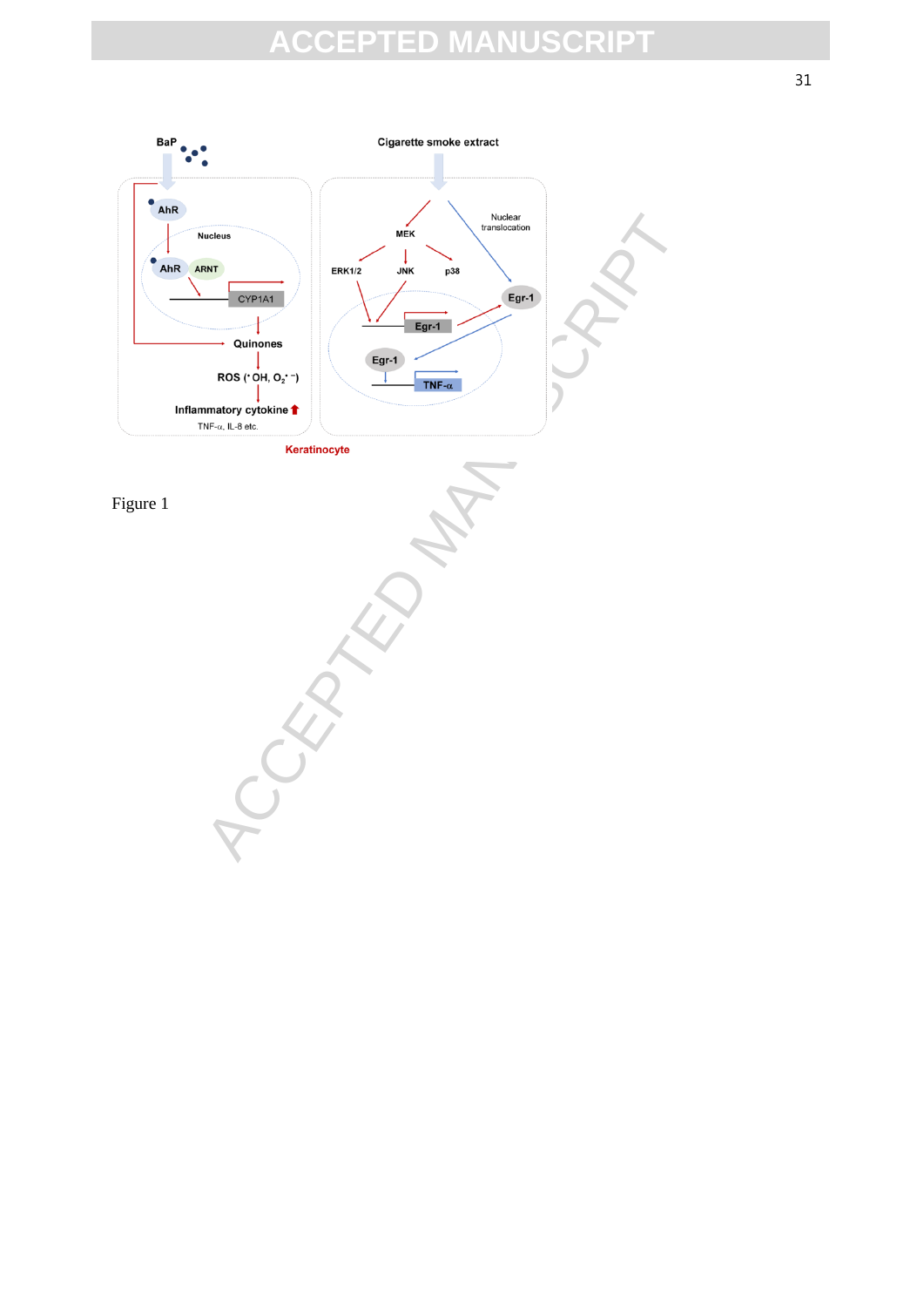

Figure 3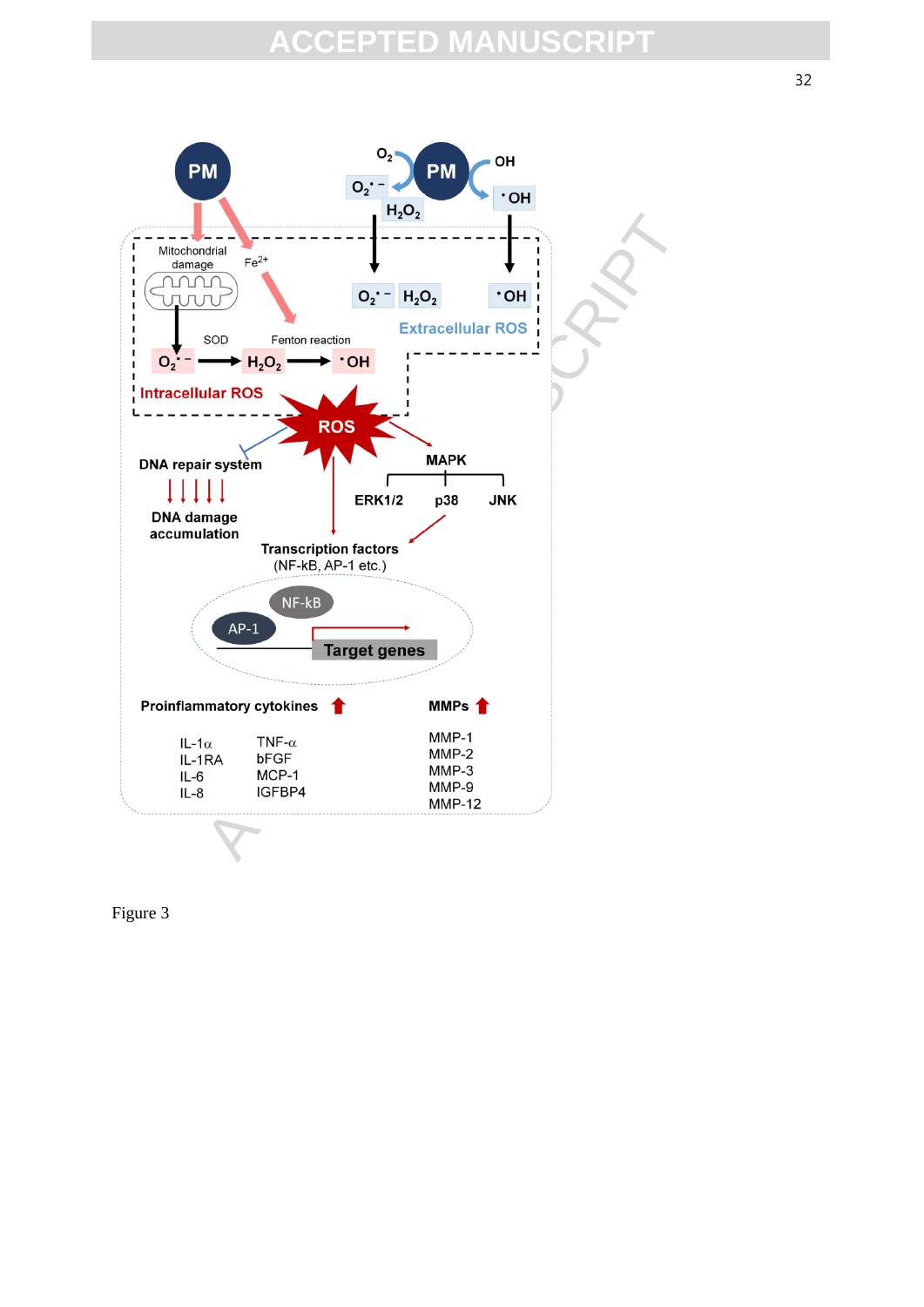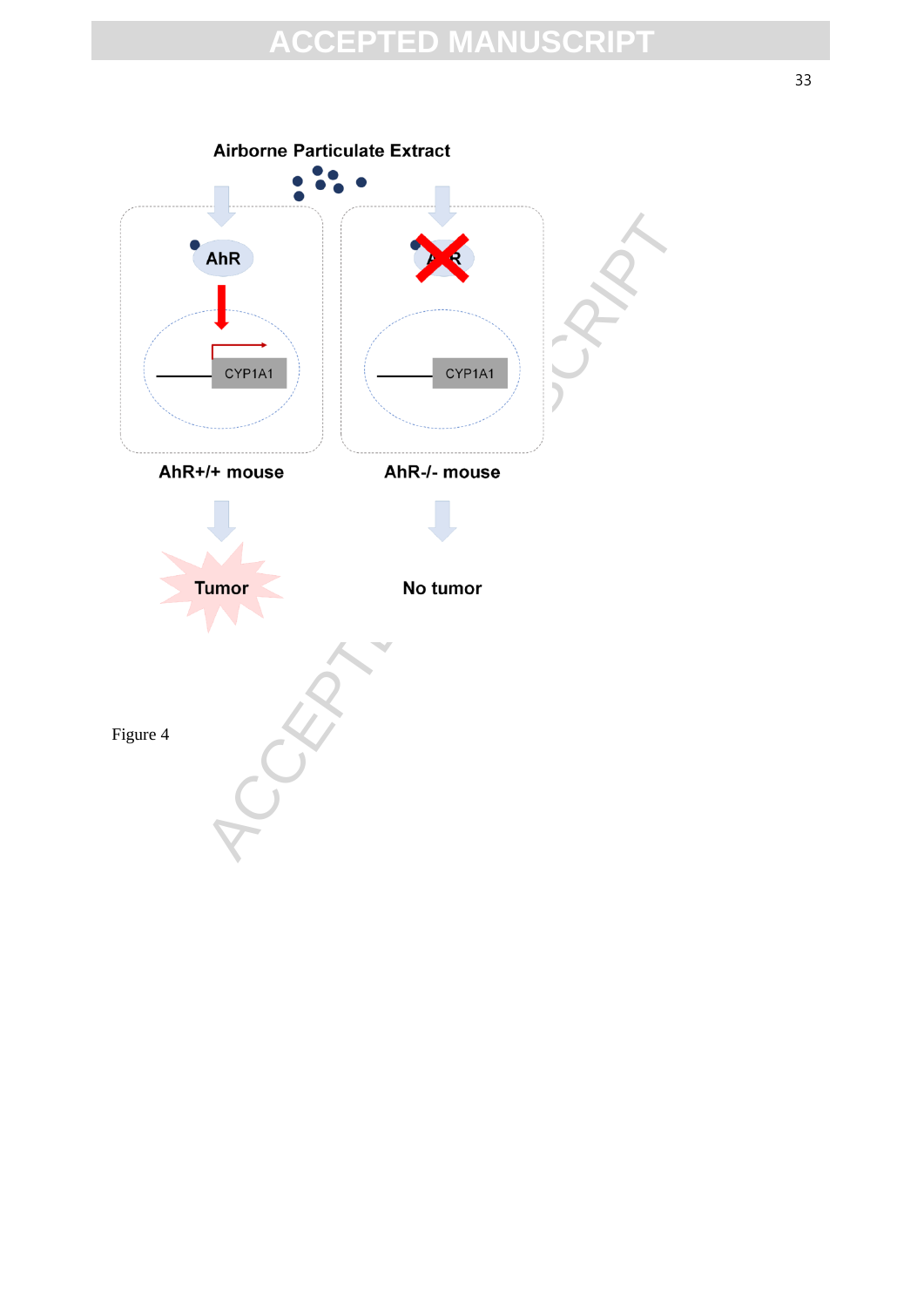